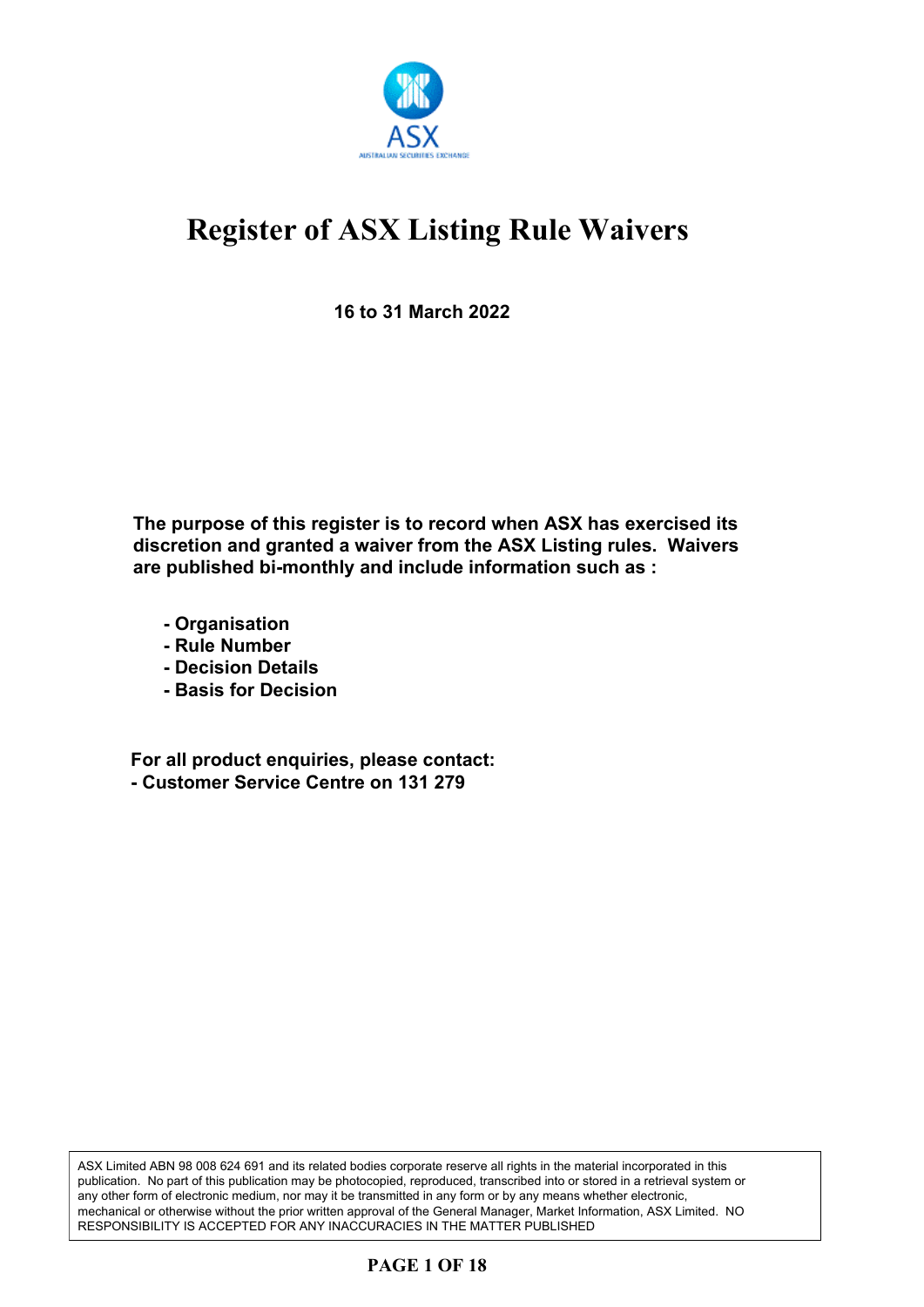

| <b>Rule Number</b>        | 1.1 condition 12                                                                                                                                                                                                                                                                                                                                                                                                                                                                                                                                                                                                                                                                                                                                       |
|---------------------------|--------------------------------------------------------------------------------------------------------------------------------------------------------------------------------------------------------------------------------------------------------------------------------------------------------------------------------------------------------------------------------------------------------------------------------------------------------------------------------------------------------------------------------------------------------------------------------------------------------------------------------------------------------------------------------------------------------------------------------------------------------|
| <b>Date</b>               | 28/03/2022                                                                                                                                                                                                                                                                                                                                                                                                                                                                                                                                                                                                                                                                                                                                             |
| <b>ASX Code</b>           | <b>FEG</b>                                                                                                                                                                                                                                                                                                                                                                                                                                                                                                                                                                                                                                                                                                                                             |
| <b>Listed Company</b>     | <b>FAR EAST GOLD LTD</b>                                                                                                                                                                                                                                                                                                                                                                                                                                                                                                                                                                                                                                                                                                                               |
| <b>Waiver Number</b>      | WLC210374-001                                                                                                                                                                                                                                                                                                                                                                                                                                                                                                                                                                                                                                                                                                                                          |
| <b>Decision</b>           | Based solely on the information provided, ASX Limited ('ASX') grants<br>Far East Gold Limited ('FEG') a waiver from Listing Rule 1.1 condition<br>12 to the extent necessary to permit FEG to have on issue 4,000,000<br>performance rights with an exercise price of less than \$0.20.                                                                                                                                                                                                                                                                                                                                                                                                                                                                |
| <b>Basis For Decision</b> | <b>Underlying Policy</b><br>If an entity seeking admission to the official list has options on issue,<br>the exercise price for each underlying security must be at least 20<br>cents in cash. This rule supports listing rule 2.1 condition 2 which<br>requires the issue price or sale price of all the securities for which an<br>entity is seeking quotation (except options) upon admission to the<br>official list to be at least 20 cents in cash. These requirements<br>together support the integrity of the ASX market, as they demonstrate<br>that the entity's ordinary securities have a minimum value suitable for<br>a listed entity.                                                                                                   |
|                           | <b>Present Application</b><br>FEG will have on issue performance rights with an exercise price less<br>than 20 cents upon admission to the official list of ASX. The<br>performance rights in aggregate represent approximately 2% of the<br>undiluted total issued capital of FEG at the time of listing on minimum<br>subscription and will be held by directors of FEG. The waiver is<br>granted on the basis that the number of performance rights on a post<br>admission basis is not considered material and therefore their<br>existence will not undermine the integrity of the 20 cent rule. A<br>summary of the material terms and conditions of the performance<br>rights is clearly disclosed in FEG's initial public offering prospectus. |

ASX Limited ABN 98 008 624 691 and its related bodies corporate reserve all rights in the material incorporated in this publication. No part of this publication may be photocopied, reproduced, transcribed into or stored in a retrieval system or any other form of electronic medium, nor may it be transmitted in any form or by any means whether electronic, mechanical or otherwise without the prior written approval of the General Manager, Market Information, ASX Limited. NO RESPONSIBILITY IS ACCEPTED FOR ANY INACCURACIES IN THE MATTER PUBLISHED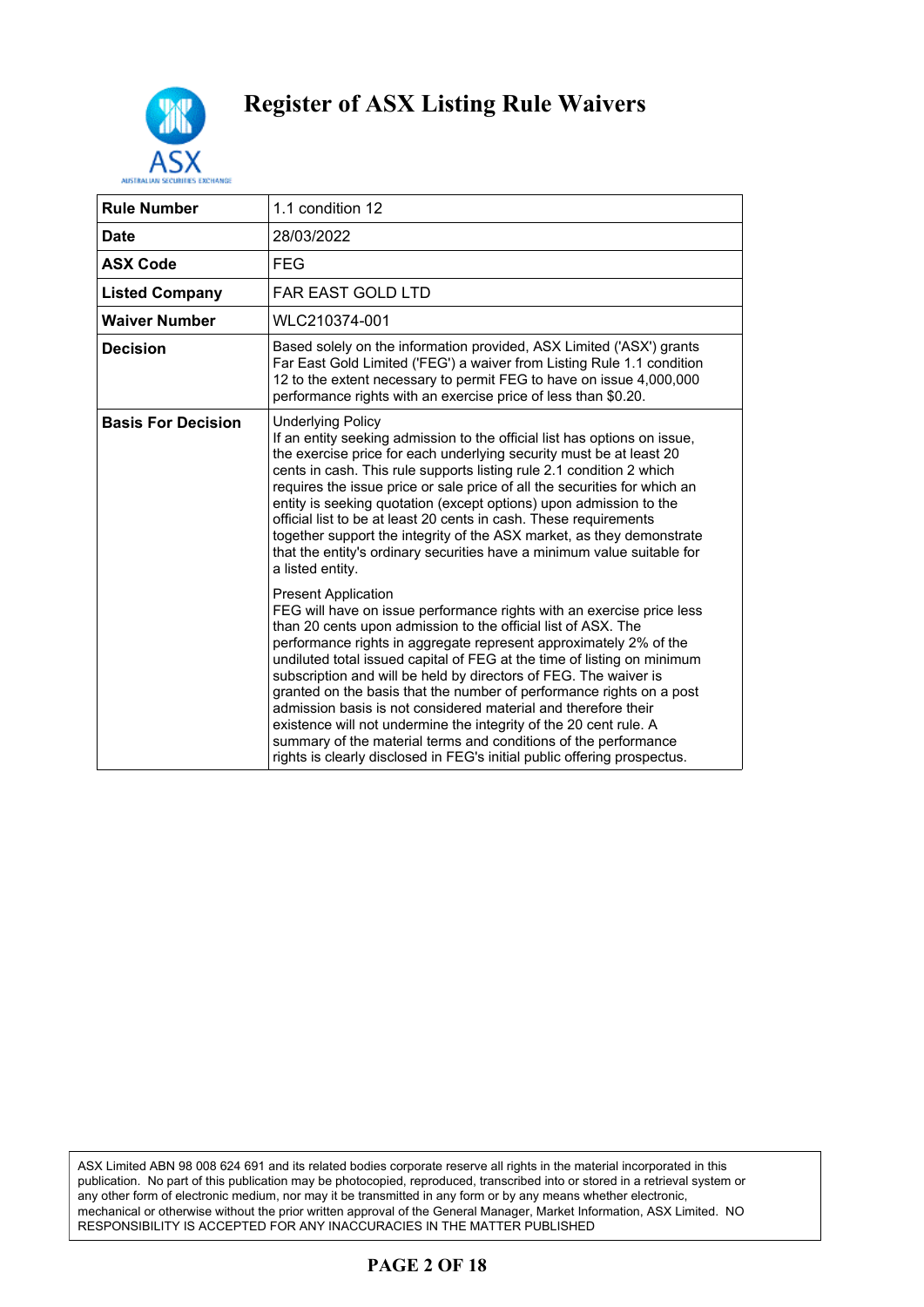

| <b>Rule Number</b>        | 1.1 condition 12                                                                                                                                                                                                                                                                                                                                                                                                                                                                                                                                                                                                                                                                                                                                                                                                                                                                                                                |
|---------------------------|---------------------------------------------------------------------------------------------------------------------------------------------------------------------------------------------------------------------------------------------------------------------------------------------------------------------------------------------------------------------------------------------------------------------------------------------------------------------------------------------------------------------------------------------------------------------------------------------------------------------------------------------------------------------------------------------------------------------------------------------------------------------------------------------------------------------------------------------------------------------------------------------------------------------------------|
| Date                      | 16/03/2022                                                                                                                                                                                                                                                                                                                                                                                                                                                                                                                                                                                                                                                                                                                                                                                                                                                                                                                      |
| <b>ASX Code</b>           | <b>MPG</b>                                                                                                                                                                                                                                                                                                                                                                                                                                                                                                                                                                                                                                                                                                                                                                                                                                                                                                                      |
| <b>Listed Company</b>     | <b>MANY PEAKS GOLD LIMITED</b>                                                                                                                                                                                                                                                                                                                                                                                                                                                                                                                                                                                                                                                                                                                                                                                                                                                                                                  |
| <b>Waiver Number</b>      | WLC220035-001                                                                                                                                                                                                                                                                                                                                                                                                                                                                                                                                                                                                                                                                                                                                                                                                                                                                                                                   |
| <b>Decision</b>           | Based solely on the information provided, ASX Limited ('ASX') grants<br>Many Peaks Gold Limited (the 'Company') a waiver from listing rule<br>1.1 condition 12 to the extent necessary to permit the Company to<br>have on issue 1,250,000 performance rights to be issued to the<br>executive chairman ('Performance Rights') with a nil exercise price on<br>condition that the material terms and conditions of the Performance<br>Rights are clearly disclosed in the Company's initial public offering<br>prospectus ('Prospectus').                                                                                                                                                                                                                                                                                                                                                                                       |
| <b>Basis For Decision</b> | <b>Underlying Policy</b><br>If an entity seeking admission to the official list has options or<br>performance rights on issue, the exercise price for each underlying<br>security must be at least 20 cents in cash. This rule supports listing<br>rule 2.1 condition 2 which requires the issue price or sale price of all<br>securities for which an entity is seeking quotation (except options)<br>upon admission to the official list to be at least 20 cents in cash.<br>These requirements together support the integrity of the ASX market,<br>as they demonstrate that the entity's ordinary securities have a<br>minimum value suitable for a listed entity.                                                                                                                                                                                                                                                          |
|                           | <b>Present Application</b><br>In the present case, the number of Performance Rights will represent<br>approximately 3.23% of the ordinary shares on issue at the time of the<br>Company's admission on an undiluted basis based on minimum<br>subscriptions. The Performance Rights are fixed in number and will<br>be held by the executive chairman and are therefore unlikely to have<br>any impact on the trading price of the Company's shares. The<br>Performance Rights will convert into ordinary shares in the Company<br>on a one-for-one basis on the achievement of 20 day share price<br><b>VWAP hurdles.</b><br>It is considered that the existence of Performance Rights will not<br>undermine the existence of the 20 cent rule in the circumstances. The<br>waiver is granted on the condition that the material terms and<br>conditions of the Performance Rights are clearly disclosed in the<br>Prospectus. |

ASX Limited ABN 98 008 624 691 and its related bodies corporate reserve all rights in the material incorporated in this publication. No part of this publication may be photocopied, reproduced, transcribed into or stored in a retrieval system or any other form of electronic medium, nor may it be transmitted in any form or by any means whether electronic, mechanical or otherwise without the prior written approval of the General Manager, Market Information, ASX Limited. NO RESPONSIBILITY IS ACCEPTED FOR ANY INACCURACIES IN THE MATTER PUBLISHED

#### **PAGE 3 OF 18**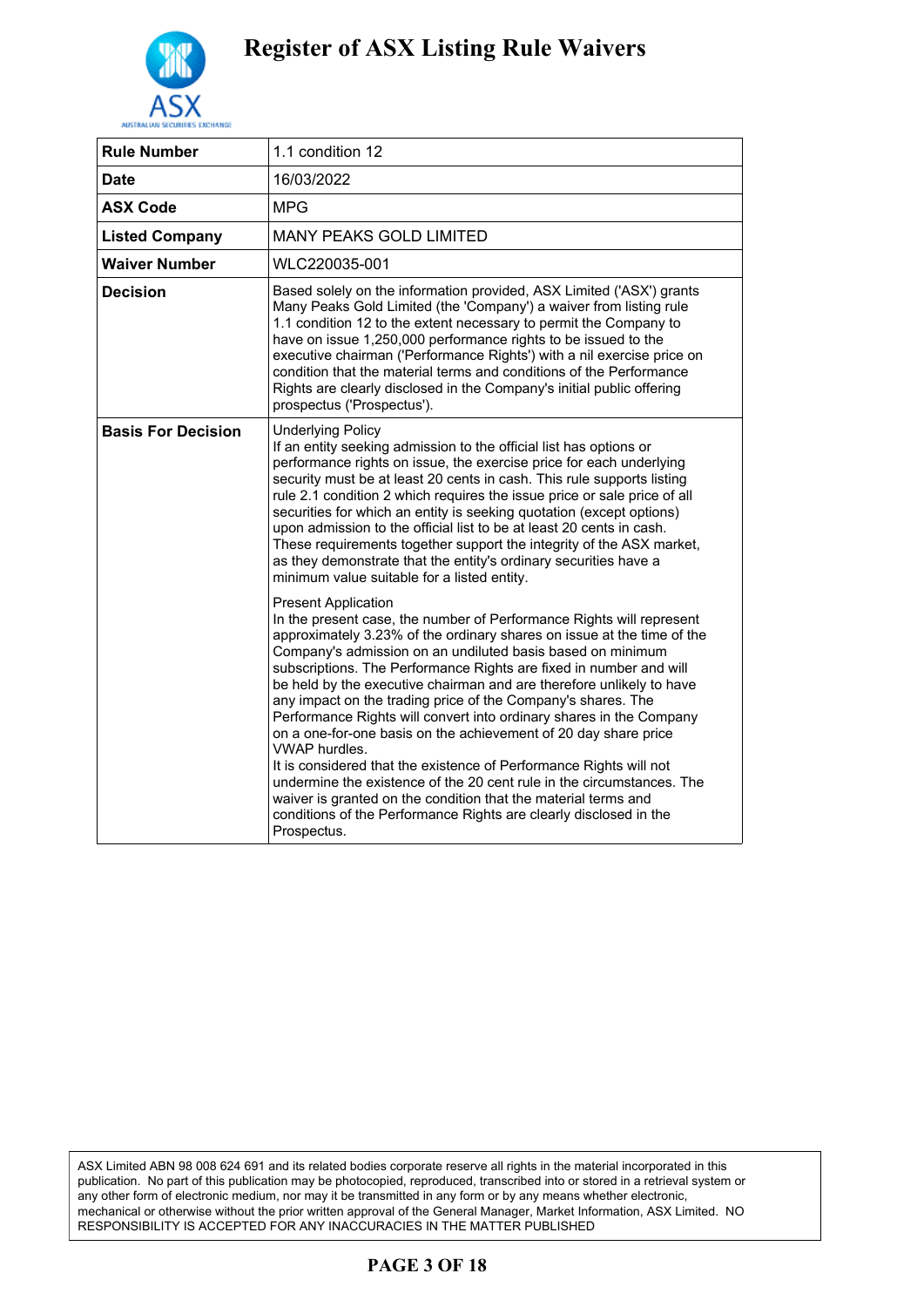

| <b>Rule Number</b>        | 1.1 condition 12                                                                                                                                                                                                                                                                                                                                                                                                                                                                                                                                                                                                                                                                                                                                                                                                                                                                                                                                                                                                                                        |
|---------------------------|---------------------------------------------------------------------------------------------------------------------------------------------------------------------------------------------------------------------------------------------------------------------------------------------------------------------------------------------------------------------------------------------------------------------------------------------------------------------------------------------------------------------------------------------------------------------------------------------------------------------------------------------------------------------------------------------------------------------------------------------------------------------------------------------------------------------------------------------------------------------------------------------------------------------------------------------------------------------------------------------------------------------------------------------------------|
| <b>Date</b>               | 22/03/2022                                                                                                                                                                                                                                                                                                                                                                                                                                                                                                                                                                                                                                                                                                                                                                                                                                                                                                                                                                                                                                              |
| <b>ASX Code</b>           | <b>NFL</b>                                                                                                                                                                                                                                                                                                                                                                                                                                                                                                                                                                                                                                                                                                                                                                                                                                                                                                                                                                                                                                              |
| <b>Listed Company</b>     | <b>NORFOLK METALS LIMITED</b>                                                                                                                                                                                                                                                                                                                                                                                                                                                                                                                                                                                                                                                                                                                                                                                                                                                                                                                                                                                                                           |
| <b>Waiver Number</b>      | WLC220036-001                                                                                                                                                                                                                                                                                                                                                                                                                                                                                                                                                                                                                                                                                                                                                                                                                                                                                                                                                                                                                                           |
| <b>Decision</b>           | Based solely on the information provided, ASX Limited ('ASX') grants<br>Norfolk Metals Limited (the 'Company') a waiver from Listing Rule 1.1<br>condition 12 to the extent necessary to permit the Company to have<br>on issue 1,400,000 performance rights with a nil exercise price,<br>issued to vendors of an exploration asset (the 'Performance Rights'),<br>on condition that the terms and conditions of the Performance Rights<br>are clearly disclosed in the prospectus to be issued in connection with<br>the Company's initial public offering (the 'Prospectus').                                                                                                                                                                                                                                                                                                                                                                                                                                                                        |
| <b>Basis For Decision</b> | <b>Underlying Policy</b><br>If an entity seeking admission to the official list has options or<br>performance rights on issue, the exercise price for each underlying<br>security must be at least 20 cents in cash. This rule supports Listing<br>Rule 2.1 condition 2 which requires the issue price or sale price of all<br>the securities for which an entity is seeking quotation (except options)<br>upon admission to the official list to be at least 20 cents in cash.<br>These requirements together support the integrity of the ASX market,<br>as they demonstrate that the entity's ordinary securities have a<br>minimum value suitable for a listed entity.                                                                                                                                                                                                                                                                                                                                                                              |
|                           | <b>Present Application</b><br>The Company has applied for admission to the official list of ASX. The<br>Company is proposing to issue a total of 1,400,000 performance<br>rights with a nil exercise price to vendors and the vendors' nominees.<br>The Performance Rights will represent between 3.26% and 3.47% of<br>the Company's issued capital on a fully diluted basis (on maximum<br>and minimum subscription respectively). The number of Performance<br>Rights is not considered material and their existence is unlikely to<br>have any impact on the trading price of the Company's shares. The<br>Performance Rights will convert into ordinary shares in the Company<br>on a one-for-one basis on the achievement of the milestones.<br>It is considered that the existence of Performance Rights will not<br>undermine the existence of the 20 cent rule in the circumstances. The<br>waiver is granted on the condition that the material terms and<br>conditions of the Performance Rights are clearly disclosed in the<br>Prospectus. |

#### **PAGE 4 OF 18**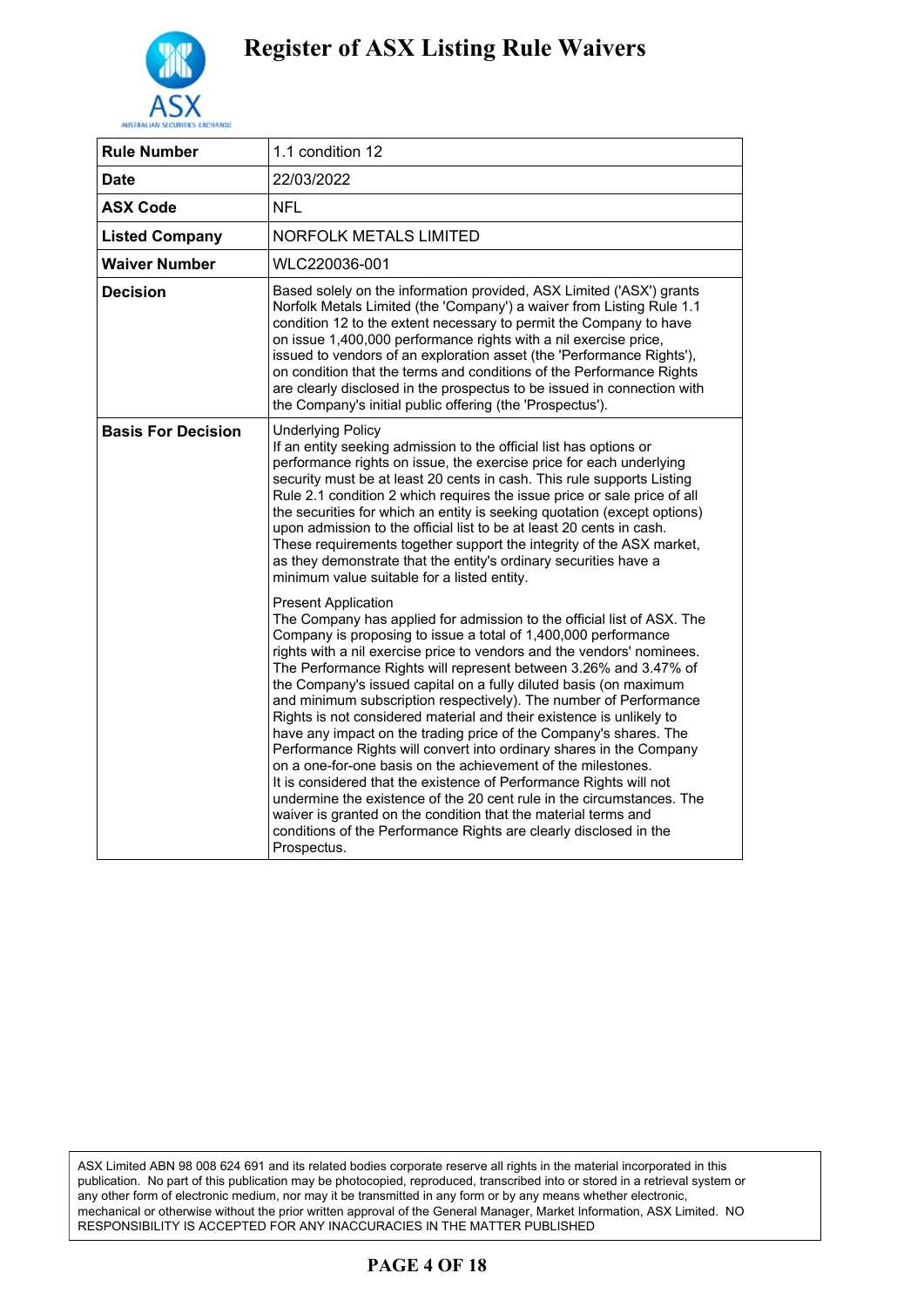

| <b>Rule Number</b>        | 6.23.2                                                                                                                                                                                                                                                                                                                                                                                                                                                                                                                                                                                                                                                                                                                                                                                                                                                                                                                                                                                                                                                                                                                                                                                                                                                                                                                                                                                                                                                                                                                                                                                                           |
|---------------------------|------------------------------------------------------------------------------------------------------------------------------------------------------------------------------------------------------------------------------------------------------------------------------------------------------------------------------------------------------------------------------------------------------------------------------------------------------------------------------------------------------------------------------------------------------------------------------------------------------------------------------------------------------------------------------------------------------------------------------------------------------------------------------------------------------------------------------------------------------------------------------------------------------------------------------------------------------------------------------------------------------------------------------------------------------------------------------------------------------------------------------------------------------------------------------------------------------------------------------------------------------------------------------------------------------------------------------------------------------------------------------------------------------------------------------------------------------------------------------------------------------------------------------------------------------------------------------------------------------------------|
| <b>Date</b>               | 25/03/2022                                                                                                                                                                                                                                                                                                                                                                                                                                                                                                                                                                                                                                                                                                                                                                                                                                                                                                                                                                                                                                                                                                                                                                                                                                                                                                                                                                                                                                                                                                                                                                                                       |
| <b>ASX Code</b>           | SZL                                                                                                                                                                                                                                                                                                                                                                                                                                                                                                                                                                                                                                                                                                                                                                                                                                                                                                                                                                                                                                                                                                                                                                                                                                                                                                                                                                                                                                                                                                                                                                                                              |
| <b>Listed Company</b>     | SEZZLE INC.                                                                                                                                                                                                                                                                                                                                                                                                                                                                                                                                                                                                                                                                                                                                                                                                                                                                                                                                                                                                                                                                                                                                                                                                                                                                                                                                                                                                                                                                                                                                                                                                      |
| <b>Waiver Number</b>      | WLC220041-001                                                                                                                                                                                                                                                                                                                                                                                                                                                                                                                                                                                                                                                                                                                                                                                                                                                                                                                                                                                                                                                                                                                                                                                                                                                                                                                                                                                                                                                                                                                                                                                                    |
| <b>Decision</b>           | 1. Based solely on the information provided in connection with the<br>merger agreement between Sezzle Inc, (the 'Company'), Zip Co<br>Limited and Miyagi Merger Sub Inc ('Merger Sub') (together, 'Merger<br>Agreement') pursuant to which the Company will merge with Merger<br>Sub under a merger to be effected and governed under Delaware<br>General Corporation Law ('Merger'), ASX Limited ('ASX') grants the<br>Company a waiver from listing rule 6.23.2 to the extent necessary to<br>cancel 6,311,032 restricted stock units ('RSU') and 21,106, 529<br>options over shares ('Stock Options') for consideration and without<br>shareholder approval, on the following conditions.<br>1.1 The Company's security holders approve by the requisite majority<br>the adoption of the Merger Agreement, pursuant to which Merger Sub<br>will acquire 100% of the issued share capital of the Company.<br>1.2 Satisfaction (or waiving, where capable of waiving) of all other<br>conditions precedent to the Merger as set out in the Merger<br>Agreement and filing of the Certificate of Merger with the Secretary of<br>State of the State of Delaware in accordance with section 251 of the<br>Delaware General Corporation Law.<br>1.3 Full details of the cancellation of the Stock Options and RSUs<br>along with the consideration payable for their cancellation are set out<br>to ASX's satisfaction in the final version of the proxy statement<br>relating to the Merger.                                                                                                                      |
| <b>Basis For Decision</b> | <b>Underlying Policy</b><br>Listing Rule 6.23.2 sets out the rules for when option terms can be<br>changed which has the effect of cancelling an option for<br>consideration. It provides that a change which has the effect of<br>cancelling an option for consideration can only be made if the holders<br>of entity's ordinary securities approve the change, to maintain the<br>integrity of the ASX.<br><b>Present Application</b><br>A waiver from Listing Rule 6.23.2 would allow an entity to cancel<br>unquoted options or performance rights for consideration without<br>approval of holders of ordinary securities pursuant to a takeover bid or<br>merger by way of scheme of arrangement under the Corporations Act.<br>The Company is incorporated in accordance with the laws of State of<br>Delaware in the United States and is seeking to be removed from the<br>Official List by way of a Merger Agreement. As the Company is not<br>regulated under the Corporations Act it does not fit squarely into the<br>circumstances specified in Guidance Note 17.<br>However, the Company circumstances are analogous to the<br>circumstances where ASX would normally grant a waiver from Listing<br>Rule 6.23.2. The waiver from Listing Rule 6.23.2 is granted on<br>condition that the Merger is approved by the security holders of the<br>Company, relevant documentation is completed to the satisfaction of<br>the Delaware authorities and details of the cancellation of the Stock<br>Options and RSU is provided in the proxy statement related to the<br>Merger to ASX's satisfaction. |

### **PAGE 5 OF 18**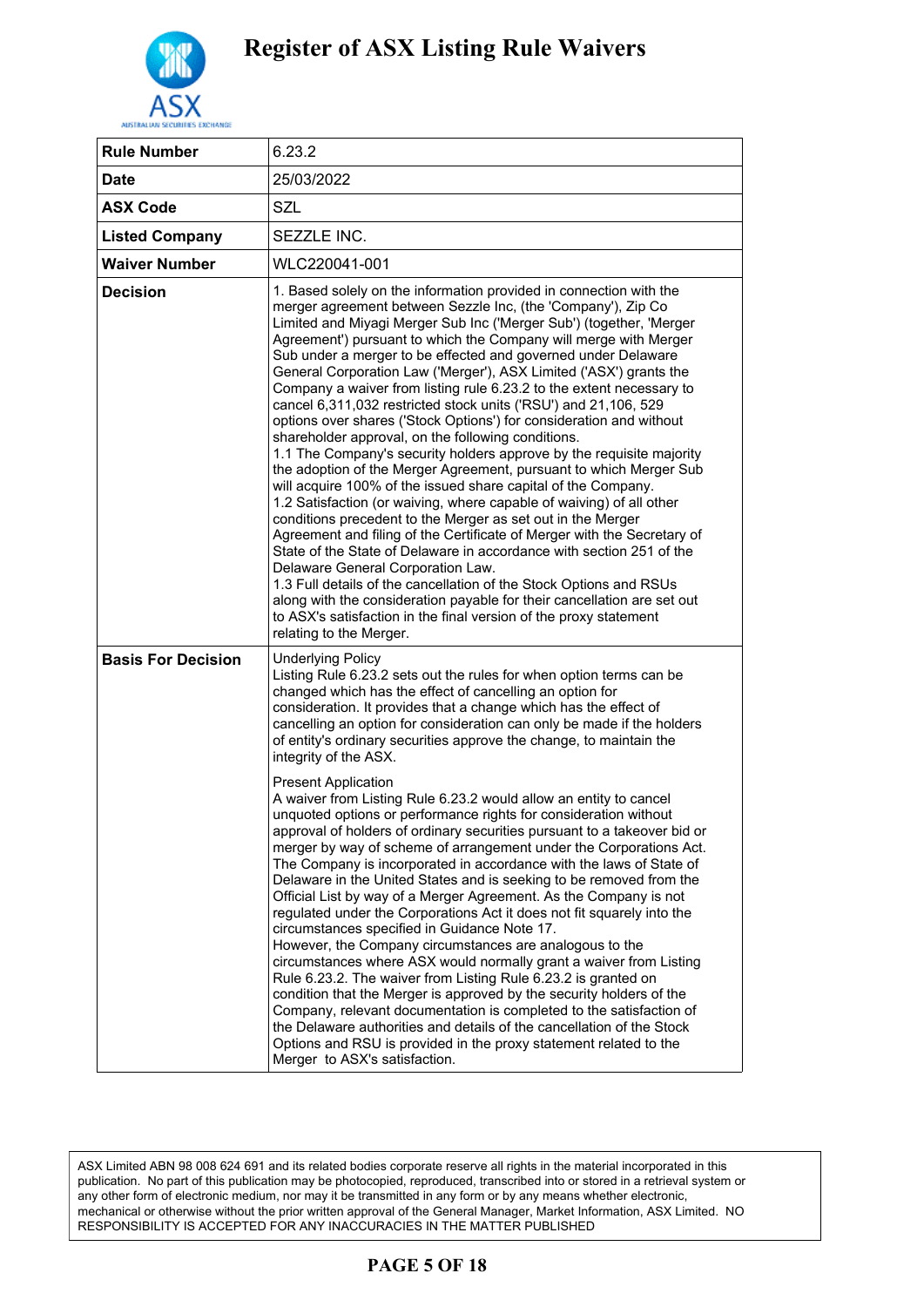



| <b>Rule Number</b>        | 6.23.2                                                                                                                                                                                                                                                                                                                                                                                                                                                                                                                                                                                                                                                                                                                                                                                                                                                                                                                                                                                                                                                                                                                                                                                       |
|---------------------------|----------------------------------------------------------------------------------------------------------------------------------------------------------------------------------------------------------------------------------------------------------------------------------------------------------------------------------------------------------------------------------------------------------------------------------------------------------------------------------------------------------------------------------------------------------------------------------------------------------------------------------------------------------------------------------------------------------------------------------------------------------------------------------------------------------------------------------------------------------------------------------------------------------------------------------------------------------------------------------------------------------------------------------------------------------------------------------------------------------------------------------------------------------------------------------------------|
| <b>Date</b>               | 25/03/2022                                                                                                                                                                                                                                                                                                                                                                                                                                                                                                                                                                                                                                                                                                                                                                                                                                                                                                                                                                                                                                                                                                                                                                                   |
| <b>ASX Code</b>           | <b>TRN</b>                                                                                                                                                                                                                                                                                                                                                                                                                                                                                                                                                                                                                                                                                                                                                                                                                                                                                                                                                                                                                                                                                                                                                                                   |
| <b>Listed Company</b>     | <b>TORRENS MINING LIMITED</b>                                                                                                                                                                                                                                                                                                                                                                                                                                                                                                                                                                                                                                                                                                                                                                                                                                                                                                                                                                                                                                                                                                                                                                |
| <b>Waiver Number</b>      | WLC220042-001                                                                                                                                                                                                                                                                                                                                                                                                                                                                                                                                                                                                                                                                                                                                                                                                                                                                                                                                                                                                                                                                                                                                                                                |
| <b>Decision</b>           | 1. Subject to Resolution 2, and based solely on the information<br>provided, in connection with the off-market takeover offer by Coda<br>Minerals Ltd (the 'Bidder') for all the shares in Torrens Mining Limited<br>(the 'Company') (the 'Takeover'), ASX Limited grants the Company a<br>waiver from ASX Listing Rule 6.23.2 to the extent necessary to permit<br>the Company to cancel for consideration and without shareholder<br>approval the following options issued by the Company:<br>1.1 7,500,000 unquoted options exercisable at \$0.30 expiring on 12<br>April 2024 and held in escrow until 7 January 2023; and<br>1.2 6,047,583 unquoted options exercisable at \$0.30 expiring on 22<br>December 2023 and held in escrow until 7 January 2023.<br>(together, the 'Options').<br>2. Resolution 1 is subject to the following conditions:<br>2.1 the Takeover bid being declared unconditional;<br>2.2 the Bidder acquiring voting power in the Company of at least 50%;<br>and<br>2.3 the Company releasing an announcement to the ASX Market<br>Announcement Platform disclosing the full details of the proposed<br>treatment of the Options and the terms of this waiver. |
| <b>Basis For Decision</b> | <b>Underlying Policy</b><br>ASX Listing Rule 6.23.2 prohibits a company from cancelling its<br>options for consideration without shareholder approval. The policy<br>objective behind this rule is to prevent option holders from extracting a<br>benefit from a company which is not also available to ordinary<br>shareholders, as this is seen to be detrimental to those shareholders'<br>interests by way of an erosion of their funds.<br><b>Present Application</b><br>The Options are currently subject to escrow and are due to be<br>released from escrow on 7 January 2023. The Options are proposed<br>to be cancelled for consideration in connection with a takeover offer.<br>Shareholder approval is considered superfluous in a situation where<br>the Bidder reaches the compulsory acquisition threshold for ordinary<br>shares.                                                                                                                                                                                                                                                                                                                                          |

#### **PAGE 6 OF 18**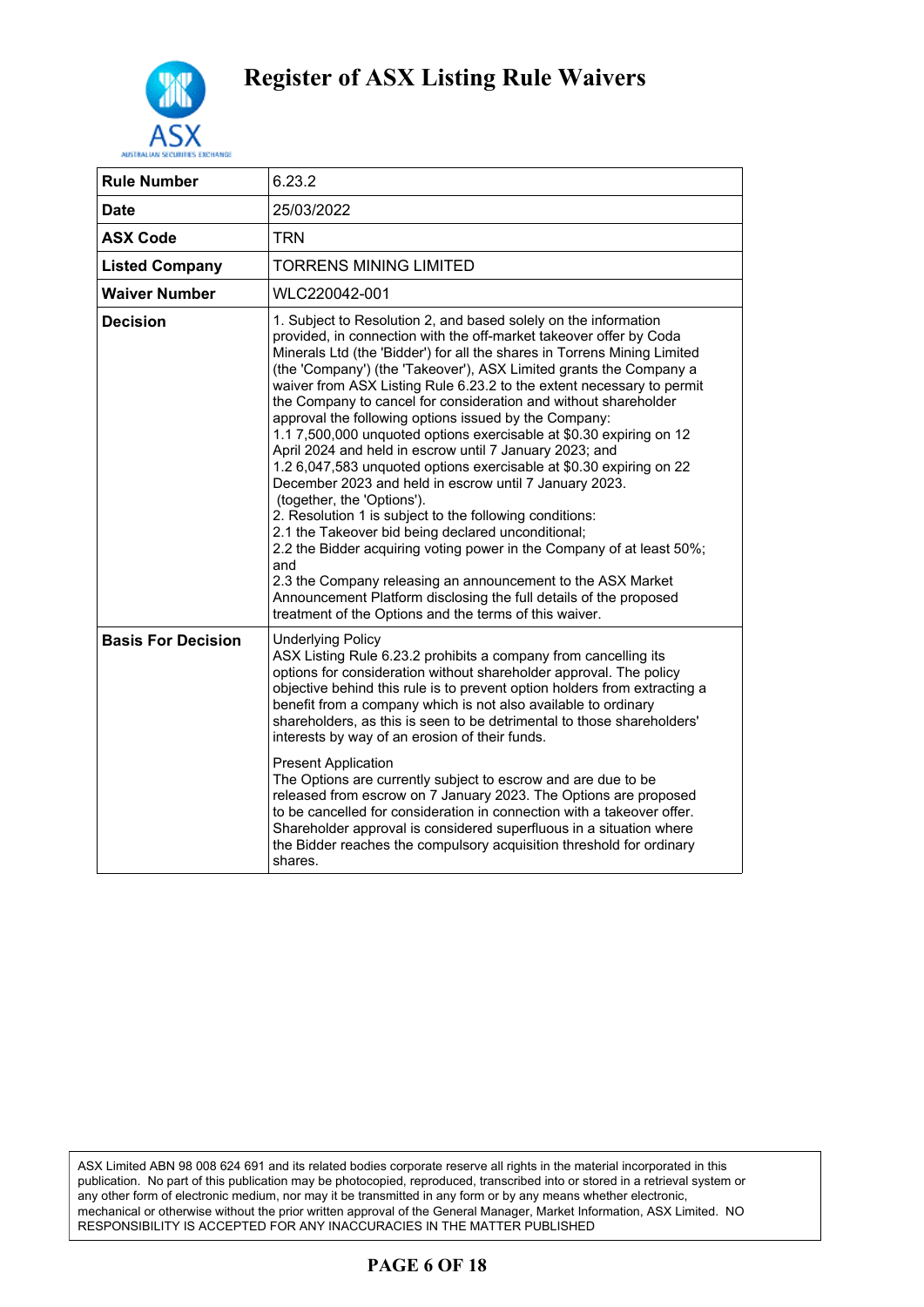

| <b>Rule Number</b>        | 6.23.3                                                                                                                                                                                                                                                                                                                                                                                                                                                                                                                                                                                                                                                                                                                                                                                                                                                                                                                                                                                                                                                                                                                                                                                                                                                                                                                                                                                                                   |
|---------------------------|--------------------------------------------------------------------------------------------------------------------------------------------------------------------------------------------------------------------------------------------------------------------------------------------------------------------------------------------------------------------------------------------------------------------------------------------------------------------------------------------------------------------------------------------------------------------------------------------------------------------------------------------------------------------------------------------------------------------------------------------------------------------------------------------------------------------------------------------------------------------------------------------------------------------------------------------------------------------------------------------------------------------------------------------------------------------------------------------------------------------------------------------------------------------------------------------------------------------------------------------------------------------------------------------------------------------------------------------------------------------------------------------------------------------------|
| <b>Date</b>               | 25/03/2022                                                                                                                                                                                                                                                                                                                                                                                                                                                                                                                                                                                                                                                                                                                                                                                                                                                                                                                                                                                                                                                                                                                                                                                                                                                                                                                                                                                                               |
| <b>ASX Code</b>           | <b>CWN</b>                                                                                                                                                                                                                                                                                                                                                                                                                                                                                                                                                                                                                                                                                                                                                                                                                                                                                                                                                                                                                                                                                                                                                                                                                                                                                                                                                                                                               |
| <b>Listed Company</b>     | <b>CROWN RESORTS LIMITED</b>                                                                                                                                                                                                                                                                                                                                                                                                                                                                                                                                                                                                                                                                                                                                                                                                                                                                                                                                                                                                                                                                                                                                                                                                                                                                                                                                                                                             |
| <b>Waiver Number</b>      | WLC220033-001                                                                                                                                                                                                                                                                                                                                                                                                                                                                                                                                                                                                                                                                                                                                                                                                                                                                                                                                                                                                                                                                                                                                                                                                                                                                                                                                                                                                            |
| <b>Decision</b>           | 1. Based solely on the information provided, ASX Limited ('ASX')<br>grant Crown Resorts Limited (the 'Company') a waiver, in connection<br>with the proposed scheme of arrangement under Part 5.1 of the<br>Corporations Act 2001 (Cth) between the Company and its<br>shareholders (the 'Scheme') in which all of the issued ordinary shares<br>in the Company ('Shares') will be acquired by Blackstone Inc<br>('Blackstone'), from Listing Rule 6.23.3 to the extent necessary to<br>permit the Company to accelerate without shareholder approval, the<br>vesting of 970,247 outstanding performance rights issued under the<br>Company's 2021 Umbrella Incentive Plan (the 'Performance Rights')<br>so that those Performance Rights vest and convert into Shares on the<br>following conditions:<br>1.1 The Company's shareholders by the requisite majority and a court<br>of competent jurisdiction ('Court') approve the Scheme, and the<br>Court's orders are lodged with the Australian Securities and<br>Investments Commission such that the Scheme is made effective.<br>1.2 The full details of the proposed treatment of the Performance<br>Rights are set out to ASX's satisfaction in the Scheme booklet.                                                                                                                                                                                              |
| <b>Basis For Decision</b> | <b>Underlying Policy</b><br>Listing Rule 6.23.3 stipulates that changes to options which have the<br>effect of reducing the exercise price, increasing the exercise period or<br>increasing the number of securities received on exercise is prohibited.<br>These terms are considered to be so fundamental and integral to the<br>terms of the options when granted that they cannot be changed even<br>with the approval of shareholders. These option terms determine the<br>intrinsic value (if any) which may be attributed to the options. The<br>valuation of the options and investors' decisions whether to buy, hold,<br>sell, or exercise, the options depends upon investors having certainty<br>as to the terms of the options. To ensure the integrity of the market<br>any changes to the fundamental terms of the options are prohibited.                                                                                                                                                                                                                                                                                                                                                                                                                                                                                                                                                                |
|                           | <b>Present Application</b><br>The Company has entered into a Scheme that will result in all of the<br>Company's shares being acquired by Blackstone. Under the<br>Company's 2021 Umbrella Incentive Plan Rules, the Company's<br>board of directors has specific discretion to accelerate the vesting of<br>Performance Rights as the Scheme has been proposed. Pursuant to<br>the terms of the Scheme, the Company's board is empowered to vest<br>the Performance Rights to allow the holders of Performance Rights to<br>participate in the Scheme. The holders of the Company's Shares will<br>not be disadvantaged by the accelerated vesting of the Performance<br>Rights as the consideration for the Company's Shares subsequently<br>transferred to the holders of the Performance Rights will effectively be<br>paid by the acquirer, being Blackstone. Prior to the Scheme becoming<br>effective, the Company proposes to amend the terms of the<br>Performance Rights issued to allow their vesting conditions to be<br>waived, and to accelerate the vesting of the Performance Rights when<br>the Scheme becomes effective and be settled by cash payment. The<br>waiver is granted on condition that shareholders of the Company and<br>the Court approve the Scheme and full details of the proposed<br>treatment of the Performance Rights are disclosed in the Scheme<br>booklet to ASX's satisfaction |

### **PAGE 7 OF 18**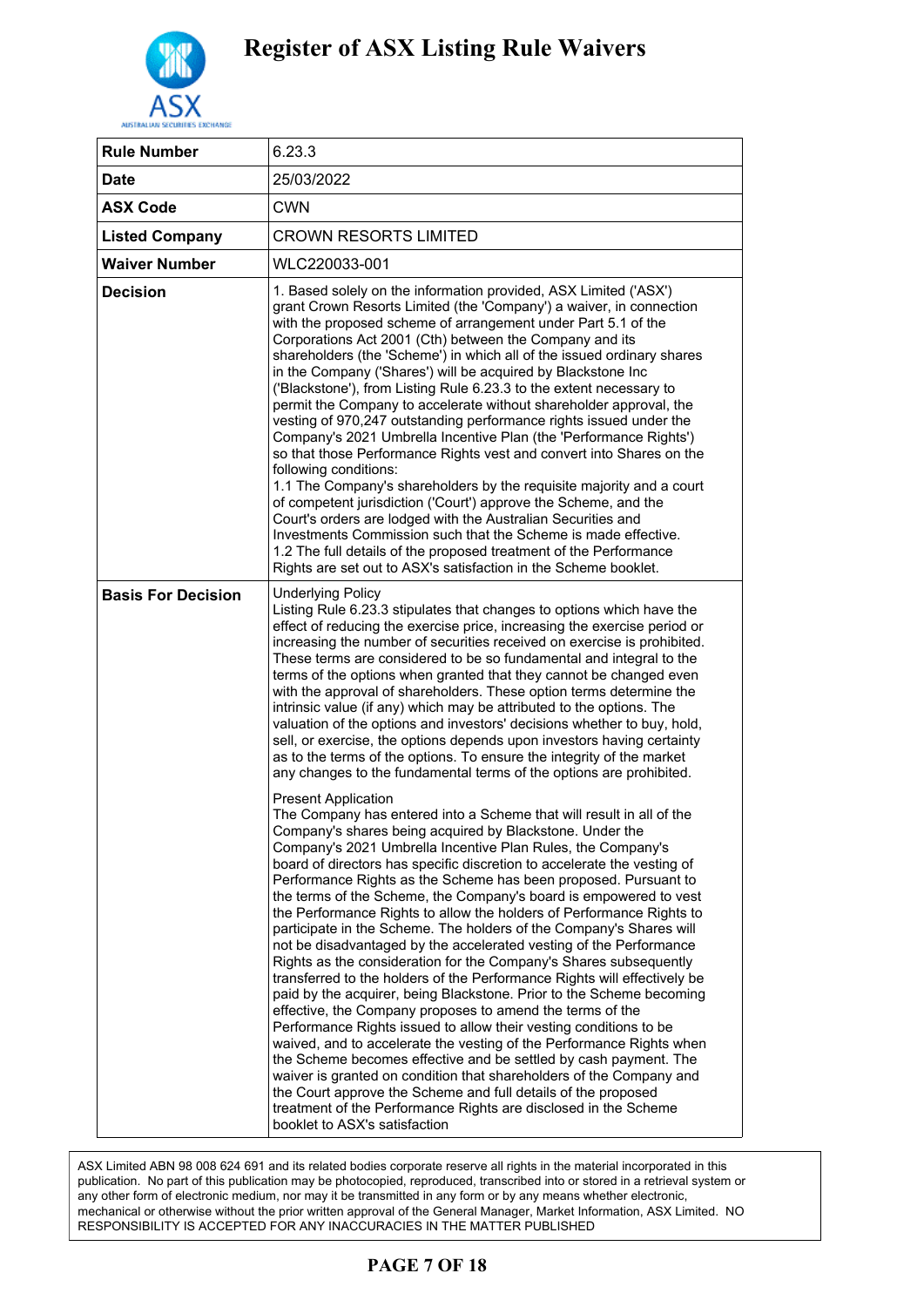ASX Limited ABN 98 008 624 691 and its related bodies corporate reserve all rights in the material incorporated in this publication. No part of this publication may be photocopied, reproduced, transcribed into or stored in a retrieval system or any other form of electronic medium, nor may it be transmitted in any form or by any means whether electronic, mechanical or otherwise without the prior written approval of the General Manager, Market Information, ASX Limited. NO RESPONSIBILITY IS ACCEPTED FOR ANY INACCURACIES IN THE MATTER PUBLISHED

#### **PAGE 8 OF 18**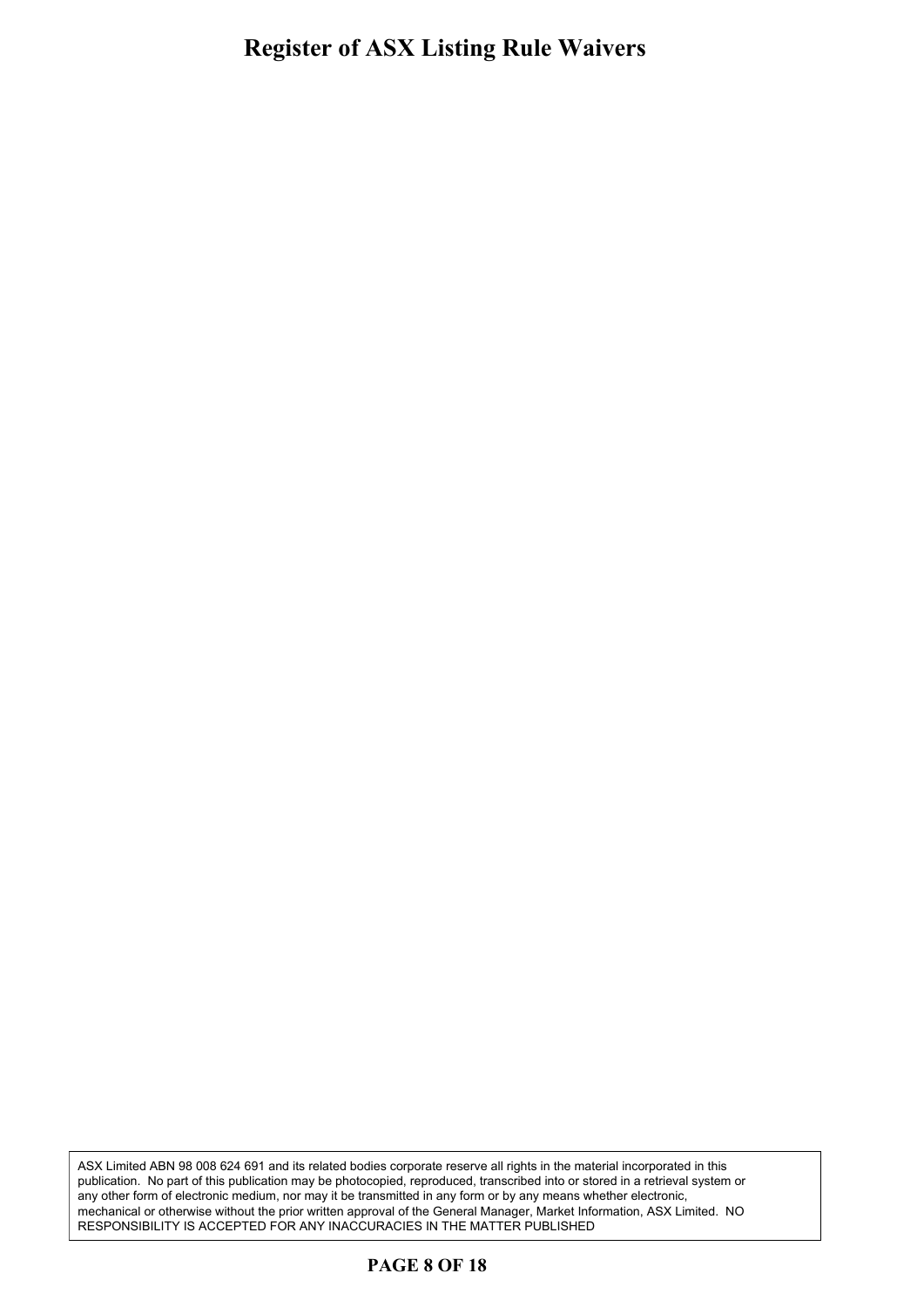

| <b>Rule Number</b>        | 6.23.4                                                                                                                                                                                                                                                                                                                                                                                                                                                                                                                                                                                                                                                                                                                                                                                                                                                                                                                                                                                                                                                                                                                                                                                                                                                                                                                                                                                                                                                                                                                                                        |
|---------------------------|---------------------------------------------------------------------------------------------------------------------------------------------------------------------------------------------------------------------------------------------------------------------------------------------------------------------------------------------------------------------------------------------------------------------------------------------------------------------------------------------------------------------------------------------------------------------------------------------------------------------------------------------------------------------------------------------------------------------------------------------------------------------------------------------------------------------------------------------------------------------------------------------------------------------------------------------------------------------------------------------------------------------------------------------------------------------------------------------------------------------------------------------------------------------------------------------------------------------------------------------------------------------------------------------------------------------------------------------------------------------------------------------------------------------------------------------------------------------------------------------------------------------------------------------------------------|
| <b>Date</b>               | 25/03/2022                                                                                                                                                                                                                                                                                                                                                                                                                                                                                                                                                                                                                                                                                                                                                                                                                                                                                                                                                                                                                                                                                                                                                                                                                                                                                                                                                                                                                                                                                                                                                    |
| <b>ASX Code</b>           | <b>CWN</b>                                                                                                                                                                                                                                                                                                                                                                                                                                                                                                                                                                                                                                                                                                                                                                                                                                                                                                                                                                                                                                                                                                                                                                                                                                                                                                                                                                                                                                                                                                                                                    |
| <b>Listed Company</b>     | <b>CROWN RESORTS LIMITED</b>                                                                                                                                                                                                                                                                                                                                                                                                                                                                                                                                                                                                                                                                                                                                                                                                                                                                                                                                                                                                                                                                                                                                                                                                                                                                                                                                                                                                                                                                                                                                  |
| <b>Waiver Number</b>      | WLC220033-002                                                                                                                                                                                                                                                                                                                                                                                                                                                                                                                                                                                                                                                                                                                                                                                                                                                                                                                                                                                                                                                                                                                                                                                                                                                                                                                                                                                                                                                                                                                                                 |
| <b>Decision</b>           | 1. Based solely on the information provided, ASX Limited ('ASX')<br>grant Crown Resorts Limited (the 'Company') a waiver, in connection<br>with the proposed scheme of arrangement under Part 5.1 of the<br>Corporations Act 2001 (Cth) between the Company and its<br>shareholders (the 'Scheme') in which all of the issued ordinary shares<br>in the Company will be acquired by Blackstone Inc, from Listing Rule<br>6.23.4 to the extent necessary to permit the Company to amend the<br>terms of 970,247 outstanding performance rights issued under the<br>Company's 2021 Umbrella Incentive Plan (the 'Performance Rights')<br>without shareholder approval, to allow the Performance Rights to vest<br>and be exercisable for cash consideration to the value of their vested<br>entitlement, subject to the employee remaining employed by the<br>Company, on the following conditions:<br>1.1 The Company's shareholders by the requisite majority and a court<br>of competent jurisdiction ('Court') approve the Scheme, and the<br>Court's orders are lodged with the Australian Securities and<br>Investments Commission such that the Scheme is made effective.<br>1.2 Full details of the amended terms of the Performance Rights are<br>set out to ASX's satisfaction in the Scheme booklet.<br>1.3 The amendment to the terms of the Performance Rights is such<br>that holders of the Performance Rights will not receive a benefit that<br>holders of the Performance Rights would not have received before the<br>Scheme is implemented. |
| <b>Basis For Decision</b> | <b>Underlying Policy</b><br>This rule sets out the circumstances in which option/performance<br>rights terms can be changed. Some terms can only be changed with<br>the approval of holders of issued ordinary securities. This ensures<br>that an appropriate balance in maintained between the rights of<br>holders of issued ordinary securities and the holders of options.<br><b>Present Application</b><br>As a part of the Scheme, the Company is proposing to amend the<br>terms of the Performance Rights which are issued under the<br>Company's 2021 Umbrella Incentive Plan Rules. The amendments<br>are such that the Performance Rights will have their vesting<br>conditions waived to accelerate the vesting (and cash-settling) of<br>Performance Rights when the Scheme becomes effective. The<br>Company's shareholders will not be disadvantaged on the basis that<br>the amendments are designed to ensure that the holders of the<br>Performance Rights will not be materially better or worse off as a<br>result of the Scheme. The waiver is granted on condition that<br>shareholders of the Company and the Court approve the Scheme and<br>full details of the proposed treatment of the Performance Rights are<br>disclosed in the Scheme booklet to ASX's satisfaction.                                                                                                                                                                                                                                                          |

#### **PAGE 9 OF 18**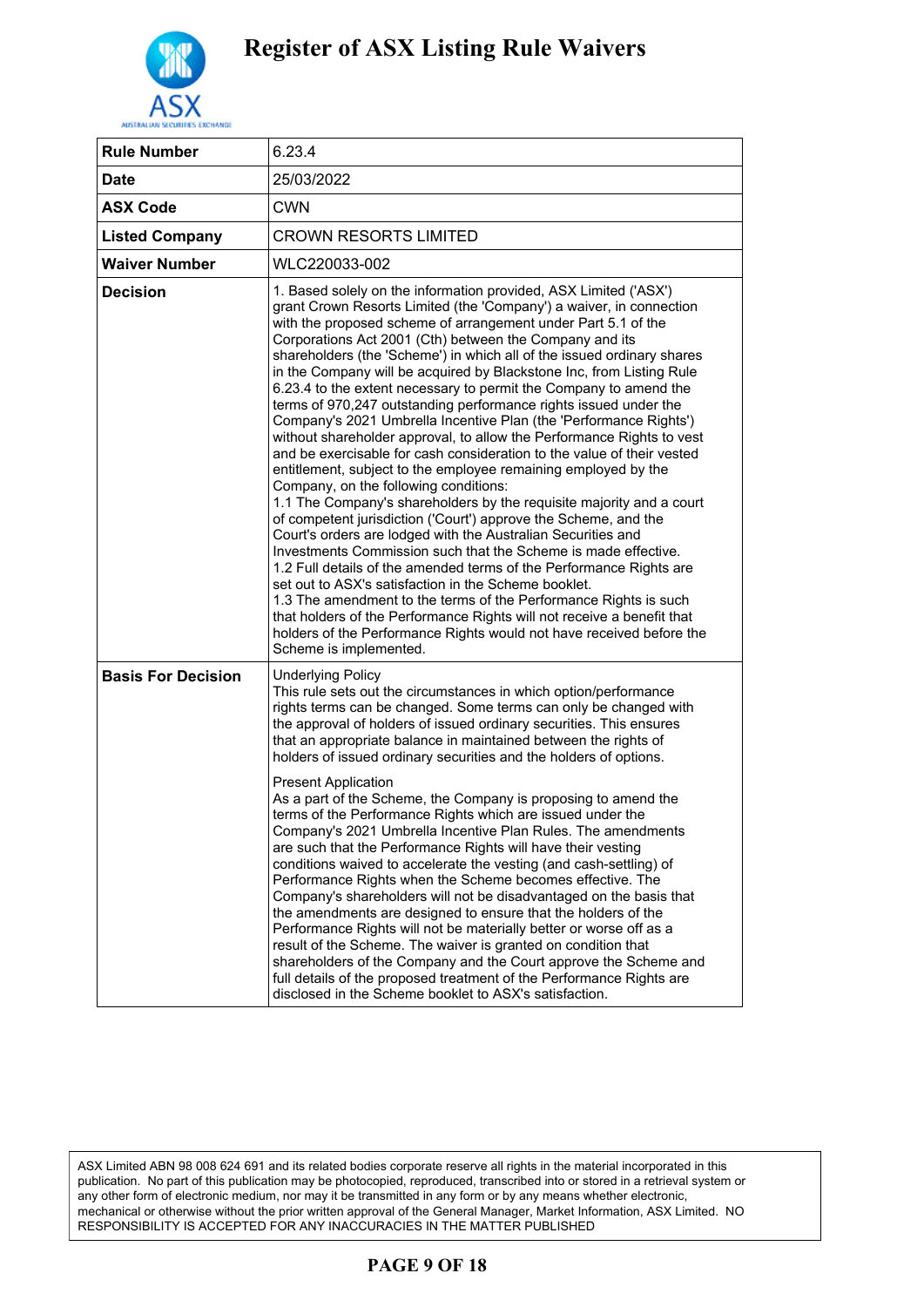

| <b>Rule Number</b>        | 7.1                                                                                                                                                                                                                                                                                                                                                                                                                                                                                                                                                                                                                                                                                                                                                                                                                                                                                                                                                                                                                                                                                                                                                                                                                                                                                                                                                                                                                                                                                                                                                                                                                                                            |
|---------------------------|----------------------------------------------------------------------------------------------------------------------------------------------------------------------------------------------------------------------------------------------------------------------------------------------------------------------------------------------------------------------------------------------------------------------------------------------------------------------------------------------------------------------------------------------------------------------------------------------------------------------------------------------------------------------------------------------------------------------------------------------------------------------------------------------------------------------------------------------------------------------------------------------------------------------------------------------------------------------------------------------------------------------------------------------------------------------------------------------------------------------------------------------------------------------------------------------------------------------------------------------------------------------------------------------------------------------------------------------------------------------------------------------------------------------------------------------------------------------------------------------------------------------------------------------------------------------------------------------------------------------------------------------------------------|
| <b>Date</b>               | 18/03/2022                                                                                                                                                                                                                                                                                                                                                                                                                                                                                                                                                                                                                                                                                                                                                                                                                                                                                                                                                                                                                                                                                                                                                                                                                                                                                                                                                                                                                                                                                                                                                                                                                                                     |
| <b>ASX Code</b>           | <b>PRU</b>                                                                                                                                                                                                                                                                                                                                                                                                                                                                                                                                                                                                                                                                                                                                                                                                                                                                                                                                                                                                                                                                                                                                                                                                                                                                                                                                                                                                                                                                                                                                                                                                                                                     |
| <b>Listed Company</b>     | PERSEUS MINING LIMITED                                                                                                                                                                                                                                                                                                                                                                                                                                                                                                                                                                                                                                                                                                                                                                                                                                                                                                                                                                                                                                                                                                                                                                                                                                                                                                                                                                                                                                                                                                                                                                                                                                         |
| <b>Waiver Number</b>      | WLC220038-001                                                                                                                                                                                                                                                                                                                                                                                                                                                                                                                                                                                                                                                                                                                                                                                                                                                                                                                                                                                                                                                                                                                                                                                                                                                                                                                                                                                                                                                                                                                                                                                                                                                  |
| <b>Decision</b>           | 1. Based solely on the information provided, ASX Limited ('ASX')<br>grants Perseus Mining Limited (the 'Company') a waiver from Listing<br>Rule 7.1, in connection with the Company's proposed merger with<br>Orca Gold Inc. ('Orca') by way of plan of arrangement under the<br>Canada Business Corporations Act ('Plan') to the extent necessary to<br>permit the Company to issue up to 130,119,836 new fully paid<br>ordinary shares in the Company to Orca shareholders pursuant to the<br>Plan without obtaining the approval of the Company's shareholders.                                                                                                                                                                                                                                                                                                                                                                                                                                                                                                                                                                                                                                                                                                                                                                                                                                                                                                                                                                                                                                                                                             |
| <b>Basis For Decision</b> | <b>Underlying Policy</b><br>Listing rule 7.1 protects a listed entity's security holders against<br>dilution of their voting and economic interests in the listed entity by<br>imposing a limit on the number of equity securities that may be issued<br>by the entity without prior security holder approval. The actual number<br>of equity securities that a listed entity may issue without prior ordinary<br>security holder approval is calculated by reference to a formula in<br>Listing Rule 7.1, and is approximately 15% of the number of fully paid<br>ordinary securities. A number of exceptions from the requirement to<br>limit the number of equity securities that may be issued without prior<br>ordinary security holder approval are permitted under Listing Rule 7.2.<br><b>Present Application</b><br>The Company has entered into an agreement to acquire Orca<br>(Canadian incorporated company) pursuant to the Plan under the<br>laws of Canada. Issues of securities made as scheme consideration<br>to 'target' shareholders where the target is an Australian incorporated<br>entity that undertakes a scheme of arrangement under the<br>Corporations Act are not required to be approved by shareholders<br>pursuant to exception 6 of Listing Rule 7.2, unless the transaction<br>constitutes a reverse takeover (which it does not, in this case). The<br>rationale for the exception in Listing Rule 7.2 exception 6 is equally<br>applicable where the target is a foreign incorporated entity and the<br>legislation and accompanying regulatory regime and circumstances of<br>the target company are acceptable to ASX. |

ASX Limited ABN 98 008 624 691 and its related bodies corporate reserve all rights in the material incorporated in this publication. No part of this publication may be photocopied, reproduced, transcribed into or stored in a retrieval system or any other form of electronic medium, nor may it be transmitted in any form or by any means whether electronic, mechanical or otherwise without the prior written approval of the General Manager, Market Information, ASX Limited. NO RESPONSIBILITY IS ACCEPTED FOR ANY INACCURACIES IN THE MATTER PUBLISHED

#### **PAGE 10 OF 18**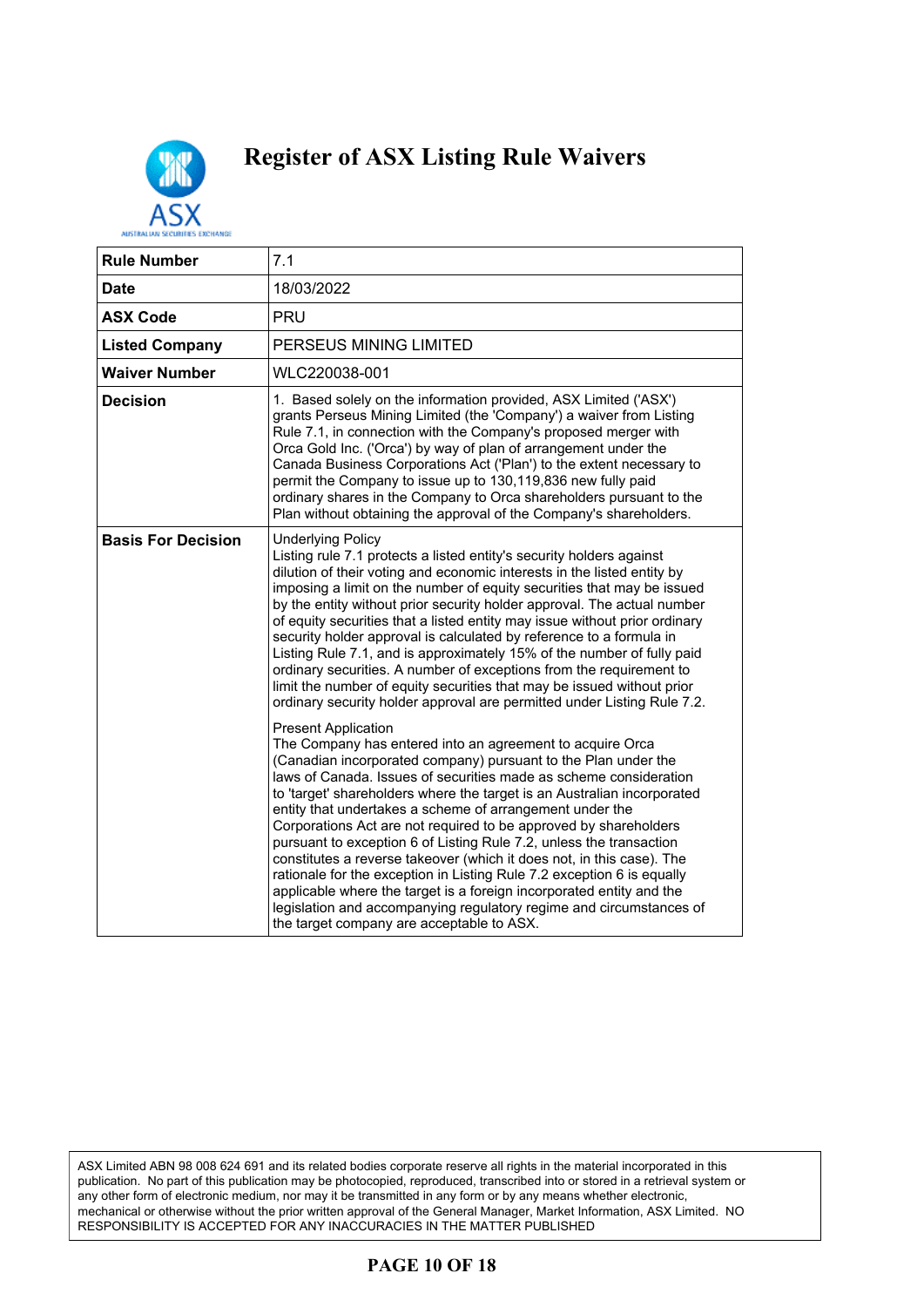

| <b>Rule Number</b>        | 7.3.9                                                                                                                                                                                                                                                                                                                                                                                                                                                                                                                                                                                                                                                                                                                                                                                                                                                                                                                                                                                                             |
|---------------------------|-------------------------------------------------------------------------------------------------------------------------------------------------------------------------------------------------------------------------------------------------------------------------------------------------------------------------------------------------------------------------------------------------------------------------------------------------------------------------------------------------------------------------------------------------------------------------------------------------------------------------------------------------------------------------------------------------------------------------------------------------------------------------------------------------------------------------------------------------------------------------------------------------------------------------------------------------------------------------------------------------------------------|
| <b>Date</b>               | 28/03/2022                                                                                                                                                                                                                                                                                                                                                                                                                                                                                                                                                                                                                                                                                                                                                                                                                                                                                                                                                                                                        |
| <b>ASX Code</b>           | HLX.                                                                                                                                                                                                                                                                                                                                                                                                                                                                                                                                                                                                                                                                                                                                                                                                                                                                                                                                                                                                              |
| <b>Listed Company</b>     | <b>HELIX RESOURCES LIMITED</b>                                                                                                                                                                                                                                                                                                                                                                                                                                                                                                                                                                                                                                                                                                                                                                                                                                                                                                                                                                                    |
| <b>Waiver Number</b>      | WLC220034-001                                                                                                                                                                                                                                                                                                                                                                                                                                                                                                                                                                                                                                                                                                                                                                                                                                                                                                                                                                                                     |
| <b>Decision</b>           | 1. Based solely on the information provided, ASX Limited ('ASX')<br>grants Helix Resources Limited (the 'Company') a waiver from Listing<br>Rule 7.3.9 to the extent necessary to permit the Company to include a<br>resolution in the Company's notice of meeting ('Notice') to approve<br>the issue of up to 166,666,667 fully paid ordinary shares in the<br>Company at an issue price of A\$0.012 per share ('SPP Shares') to<br>eligible shareholders under the Company's Share Purchase Plan<br>('SPP') not to include a voting exclusion statement that excludes the<br>votes of persons who may participate in the SPP, on the following<br>conditions:<br>1.1 that the SPP is not underwritten, or if it is underwritten, the<br>Company excludes any votes cast on that resolution by any proposed<br>underwriter or sub-underwriter of the SPP; and<br>1.2 that the Company excludes any votes cast in favour of that<br>resolution by any investor who may receive shares under any SPP<br>shortfall. |
| <b>Basis For Decision</b> | <b>Underlying Policy</b><br>Standard Decision, refer to Guidance Note 17.                                                                                                                                                                                                                                                                                                                                                                                                                                                                                                                                                                                                                                                                                                                                                                                                                                                                                                                                         |

ASX Limited ABN 98 008 624 691 and its related bodies corporate reserve all rights in the material incorporated in this publication. No part of this publication may be photocopied, reproduced, transcribed into or stored in a retrieval system or any other form of electronic medium, nor may it be transmitted in any form or by any means whether electronic, mechanical or otherwise without the prior written approval of the General Manager, Market Information, ASX Limited. NO RESPONSIBILITY IS ACCEPTED FOR ANY INACCURACIES IN THE MATTER PUBLISHED

#### **PAGE 11 OF 18**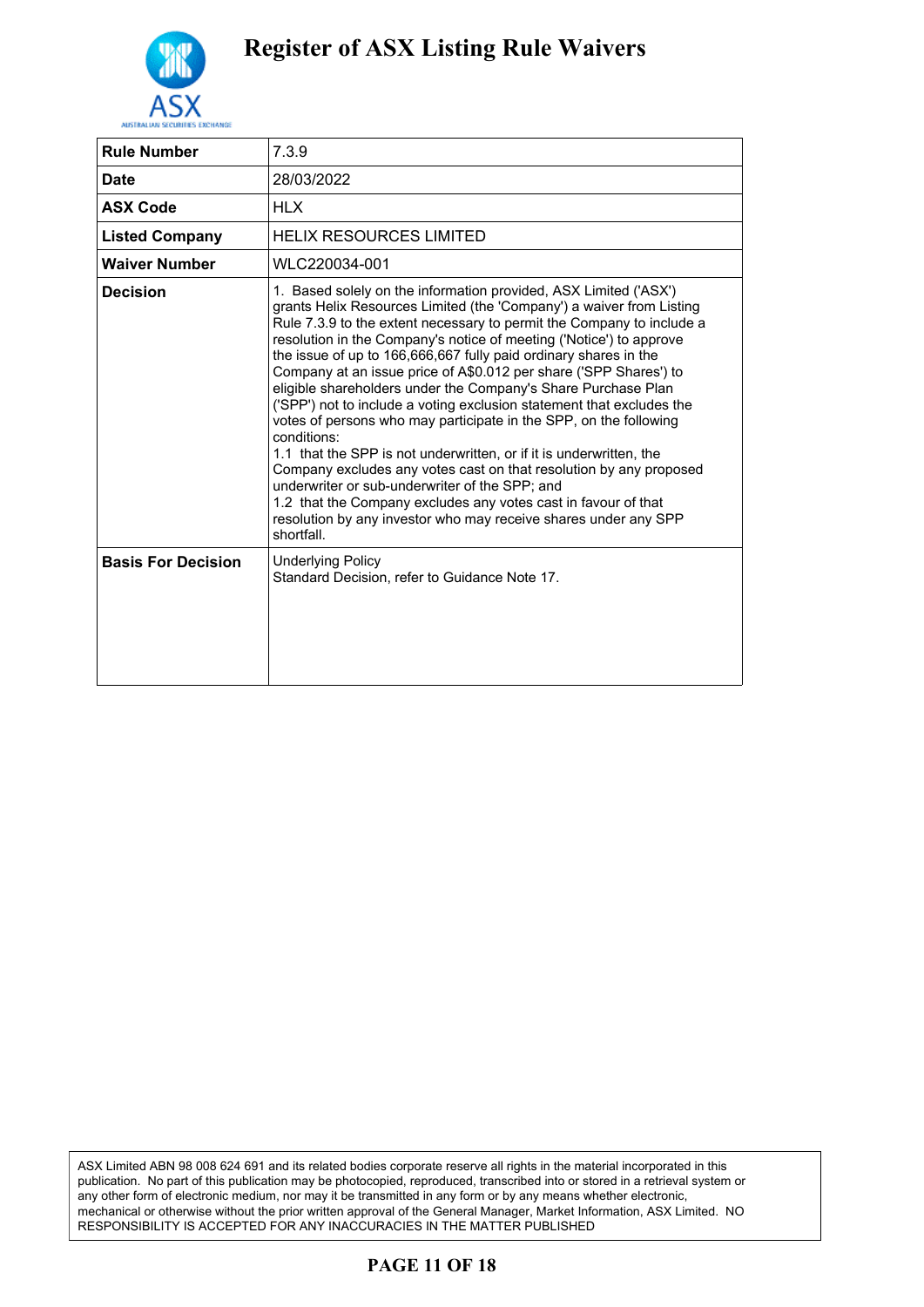

| <b>Rule Number</b>        | 7.3.9                                                                                                                                                                                                                                                                                                                                                                                                                                                                                                                                                                                                                                                                                                                                                                                                                                                                                                                                                                                                                                                                                                                                                                                                                                                                                                                                                                                                                                                                                                                                                                                                                                                                                         |
|---------------------------|-----------------------------------------------------------------------------------------------------------------------------------------------------------------------------------------------------------------------------------------------------------------------------------------------------------------------------------------------------------------------------------------------------------------------------------------------------------------------------------------------------------------------------------------------------------------------------------------------------------------------------------------------------------------------------------------------------------------------------------------------------------------------------------------------------------------------------------------------------------------------------------------------------------------------------------------------------------------------------------------------------------------------------------------------------------------------------------------------------------------------------------------------------------------------------------------------------------------------------------------------------------------------------------------------------------------------------------------------------------------------------------------------------------------------------------------------------------------------------------------------------------------------------------------------------------------------------------------------------------------------------------------------------------------------------------------------|
| <b>Date</b>               | 28/03/2022                                                                                                                                                                                                                                                                                                                                                                                                                                                                                                                                                                                                                                                                                                                                                                                                                                                                                                                                                                                                                                                                                                                                                                                                                                                                                                                                                                                                                                                                                                                                                                                                                                                                                    |
| <b>ASX Code</b>           | <b>PNC</b>                                                                                                                                                                                                                                                                                                                                                                                                                                                                                                                                                                                                                                                                                                                                                                                                                                                                                                                                                                                                                                                                                                                                                                                                                                                                                                                                                                                                                                                                                                                                                                                                                                                                                    |
| <b>Listed Company</b>     | PIONEER CREDIT LIMITED                                                                                                                                                                                                                                                                                                                                                                                                                                                                                                                                                                                                                                                                                                                                                                                                                                                                                                                                                                                                                                                                                                                                                                                                                                                                                                                                                                                                                                                                                                                                                                                                                                                                        |
| <b>Waiver Number</b>      | WLC220039-001                                                                                                                                                                                                                                                                                                                                                                                                                                                                                                                                                                                                                                                                                                                                                                                                                                                                                                                                                                                                                                                                                                                                                                                                                                                                                                                                                                                                                                                                                                                                                                                                                                                                                 |
| <b>Decision</b>           | 1. Based solely on the information provided, ASX Limited ('ASX')<br>grants Pioneer Credit Limited (the 'Company') in connection with a<br>proposed capital raising via a public offer at A\$0.55 per fully paid<br>ordinary share with one (1) free attaching option for each share to<br>raise up to A\$5,000,000 (the 'Priority Offer'), a waiver from listing rule<br>7.3.9 to the extent necessary to permit the Company to include a<br>resolution in the Company's notice of meeting ('Notice') to approve<br>the issue of up to 9,090,909 fully paid ordinary shares at an issue<br>price of A\$0.50 per share in the Company ('Priority Offer Shares') and<br>9,090,909 free attaching options exercisable at A\$0.80 expiring 31<br>March 2025 ('Priority Offer Options') to eligible shareholders not to<br>include a voting exclusion statement that excludes the votes of<br>persons who may participate in the Priority Offer, on condition that the<br>Priority Offer is not underwritten, or if it is underwritten, the Company<br>excludes any votes cast on that resolution by any proposed<br>underwriter or sub-underwriter of the Priority Offer.                                                                                                                                                                                                                                                                                                                                                                                                                                                                                                                         |
| <b>Basis For Decision</b> | <b>Underlying Policy</b><br>Listing rule 7.3.9 requires a resolution for the purposes of Listing Rule<br>7.1 to have a voting exclusion statement excluding votes of security<br>holders who may participate in the issue, as they may receive a<br>benefit from the passing of the resolution that will not accrue to<br>security holders that do not participate in the issue. The policy of<br>excluding the votes of security holders who may participate in the<br>issue is not applicable where the nature of the issue is such that all<br>eligible security holders may participate on an equal basis. In such<br>cases and the exclusion of security holders entitled to participate<br>would mean that no votes could be counted. With such issues there is<br>also limited scope for an individual holder to gain a disproportionate<br>advantage from the passing of the resolution.<br><b>Present Application</b><br>The Company intends to raise capital through a Priority Offer to<br>eligible shareholders to be capped at a fixed amount on the same<br>terms for all eligible shareholders. The Company is proposing, as a<br>result, to seek shareholder approval for the purposes of Listing Rule<br>7.1 for the issue of the shares and attaching options under the Priority<br>Offer at its upcoming general meeting. As the issue of the shares and<br>attaching options under the Priority Offer proposed to be undertaken<br>is one in which all shareholders may participate on an equal basis,<br>there is no need to exclude the votes of shareholders entitled to<br>participate in the Priority Offer and it is proposed to grant the waiver<br>on this basis. |

ASX Limited ABN 98 008 624 691 and its related bodies corporate reserve all rights in the material incorporated in this publication. No part of this publication may be photocopied, reproduced, transcribed into or stored in a retrieval system or any other form of electronic medium, nor may it be transmitted in any form or by any means whether electronic, mechanical or otherwise without the prior written approval of the General Manager, Market Information, ASX Limited. NO RESPONSIBILITY IS ACCEPTED FOR ANY INACCURACIES IN THE MATTER PUBLISHED

#### **PAGE 12 OF 18**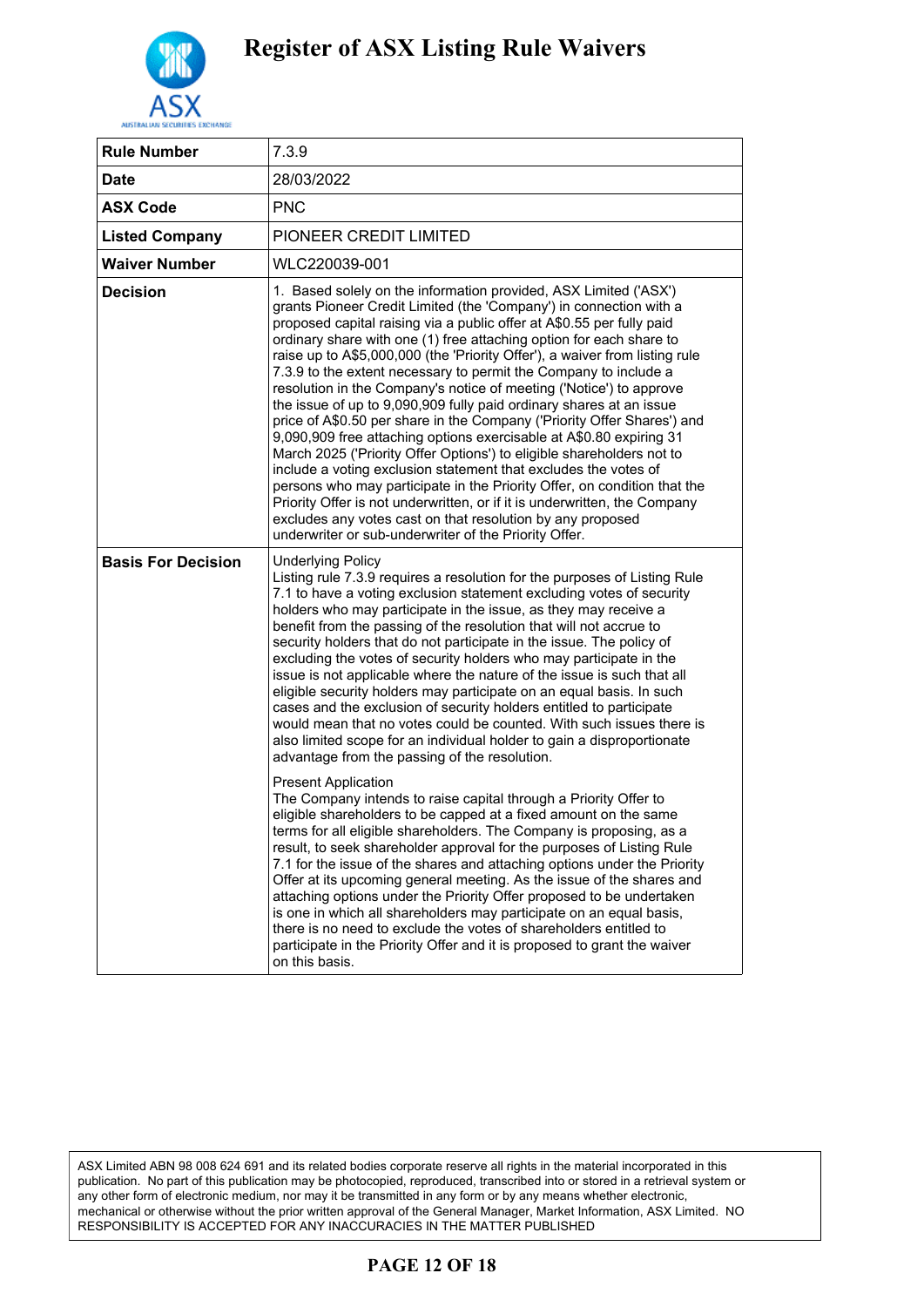

| <b>Rule Number</b>        | 7.40                                                                                                                                                                                                                                                                                                                                                                                                                                                                                                                                                                                                                                                                                                                                                                                                                                                                                                                                                                                                                                                                                                                                                                                                    |
|---------------------------|---------------------------------------------------------------------------------------------------------------------------------------------------------------------------------------------------------------------------------------------------------------------------------------------------------------------------------------------------------------------------------------------------------------------------------------------------------------------------------------------------------------------------------------------------------------------------------------------------------------------------------------------------------------------------------------------------------------------------------------------------------------------------------------------------------------------------------------------------------------------------------------------------------------------------------------------------------------------------------------------------------------------------------------------------------------------------------------------------------------------------------------------------------------------------------------------------------|
| Date                      | 18/03/2022                                                                                                                                                                                                                                                                                                                                                                                                                                                                                                                                                                                                                                                                                                                                                                                                                                                                                                                                                                                                                                                                                                                                                                                              |
| <b>ASX Code</b>           | QUB                                                                                                                                                                                                                                                                                                                                                                                                                                                                                                                                                                                                                                                                                                                                                                                                                                                                                                                                                                                                                                                                                                                                                                                                     |
| <b>Listed Company</b>     | <b>QUBE HOLDINGS LIMITED</b>                                                                                                                                                                                                                                                                                                                                                                                                                                                                                                                                                                                                                                                                                                                                                                                                                                                                                                                                                                                                                                                                                                                                                                            |
| <b>Waiver Number</b>      | WLC220040-001                                                                                                                                                                                                                                                                                                                                                                                                                                                                                                                                                                                                                                                                                                                                                                                                                                                                                                                                                                                                                                                                                                                                                                                           |
| <b>Decision</b>           | 1. Based solely on the information provided ASX Limited ('ASX')<br>grants Qube Holdings Limited (the 'Company') a waiver from Listing<br>Rule 7.40 to the extent necessary to permit the Company to despatch<br>either:<br>1.1 Buy-Back booklets and personalised acceptance forms for the<br>Buy-Back; or<br>1.2 Buy-Back information flyers and invitations, which would provide<br>instructions for QUB Shareholders to either access Buy-Back booklets<br>and personalised acceptance forms online or request they be<br>physically mailed out;<br>to shareholders no later than 7 business days after the Buy-Back<br>record date on the following conditions:<br>1.2.1 the closing date for acceptances of the Buy-back is at least 28<br>business days after the record date for the Buy-back; and<br>1.2.2 QUB complies with its obligations under Listing Rule 3.8A as if<br>the Buy-Back was an equal access scheme rather than a selective<br>buy-back, except in respect of the requirement to submit Part 4 of an<br>Appendix 3C, on condition that the Australian Securities &<br>Investments Commission grants QUB an exemption from section<br>257D of the Corporations Act (Cth) 2001. |
| <b>Basis For Decision</b> | <b>Underlying Policy</b><br>Prescribed timetable for reorganisation of capital where entity buys<br>back shares under equal access scheme aims to maintain an orderly<br>market.<br><b>Present Application</b><br>QUB has practical impediments to following the standard timetable of<br>an equal access buy-back given the size of its shareholder register. It<br>may not be able to despatch all serially numbered acceptance forms<br>within 3 business days of the record date for the Buy-Back. The<br>waiver is granted to permit an extension of 4 business days to<br>complete despatch on the condition the closing date for acceptances<br>under the Buy-Back offer is at least 28 business days after the record<br>date for the Buy-Back, and the Australian Securities & Investments<br>Commission grants the requisite exemption.                                                                                                                                                                                                                                                                                                                                                       |

ASX Limited ABN 98 008 624 691 and its related bodies corporate reserve all rights in the material incorporated in this publication. No part of this publication may be photocopied, reproduced, transcribed into or stored in a retrieval system or any other form of electronic medium, nor may it be transmitted in any form or by any means whether electronic, mechanical or otherwise without the prior written approval of the General Manager, Market Information, ASX Limited. NO RESPONSIBILITY IS ACCEPTED FOR ANY INACCURACIES IN THE MATTER PUBLISHED

#### **PAGE 13 OF 18**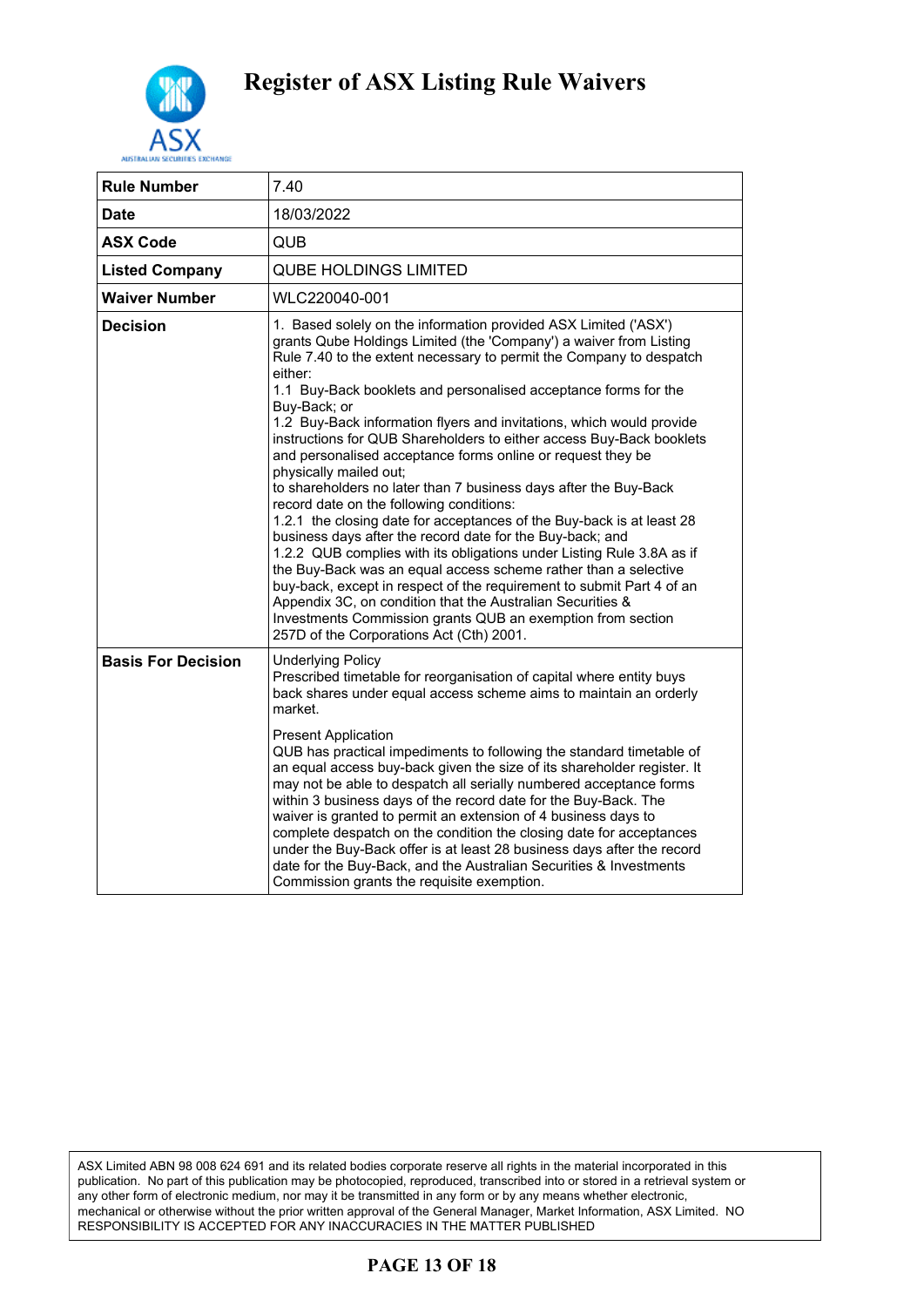

| <b>Rule Number</b>        | 10.11                                                                                                                                                                                                                                                                                                                                                                                                                                                                                                                                                                               |
|---------------------------|-------------------------------------------------------------------------------------------------------------------------------------------------------------------------------------------------------------------------------------------------------------------------------------------------------------------------------------------------------------------------------------------------------------------------------------------------------------------------------------------------------------------------------------------------------------------------------------|
| <b>Date</b>               | 28/03/2022                                                                                                                                                                                                                                                                                                                                                                                                                                                                                                                                                                          |
| <b>ASX Code</b>           | <b>HLX</b>                                                                                                                                                                                                                                                                                                                                                                                                                                                                                                                                                                          |
| <b>Listed Company</b>     | <b>HELIX RESOURCES LIMITED</b>                                                                                                                                                                                                                                                                                                                                                                                                                                                                                                                                                      |
| <b>Waiver Number</b>      | WLC220034-002                                                                                                                                                                                                                                                                                                                                                                                                                                                                                                                                                                       |
| <b>Decision</b>           | 1. Based solely on the information provided, ASX Limited ('ASX')<br>grants Helix Resources Limited (the 'Company') a waiver from Listing<br>Rule 10.11 to the extent necessary to permit the directors of the<br>Company to participate in the Company's Share Purchase Plan<br>without shareholder approval under Listing Rule 10.11 on the<br>following conditions:<br>1.1 shareholders of the Company approve the Share Purchase Plan;<br>and<br>1.2 directors and their associates are offered shares under the Share<br>Purchase Plan on the same terms as other shareholders. |
| <b>Basis For Decision</b> | <b>Underlying Policy</b><br>Standard Decision, refer to Guidance Note 17.                                                                                                                                                                                                                                                                                                                                                                                                                                                                                                           |

ASX Limited ABN 98 008 624 691 and its related bodies corporate reserve all rights in the material incorporated in this publication. No part of this publication may be photocopied, reproduced, transcribed into or stored in a retrieval system or any other form of electronic medium, nor may it be transmitted in any form or by any means whether electronic, mechanical or otherwise without the prior written approval of the General Manager, Market Information, ASX Limited. NO RESPONSIBILITY IS ACCEPTED FOR ANY INACCURACIES IN THE MATTER PUBLISHED

#### **PAGE 14 OF 18**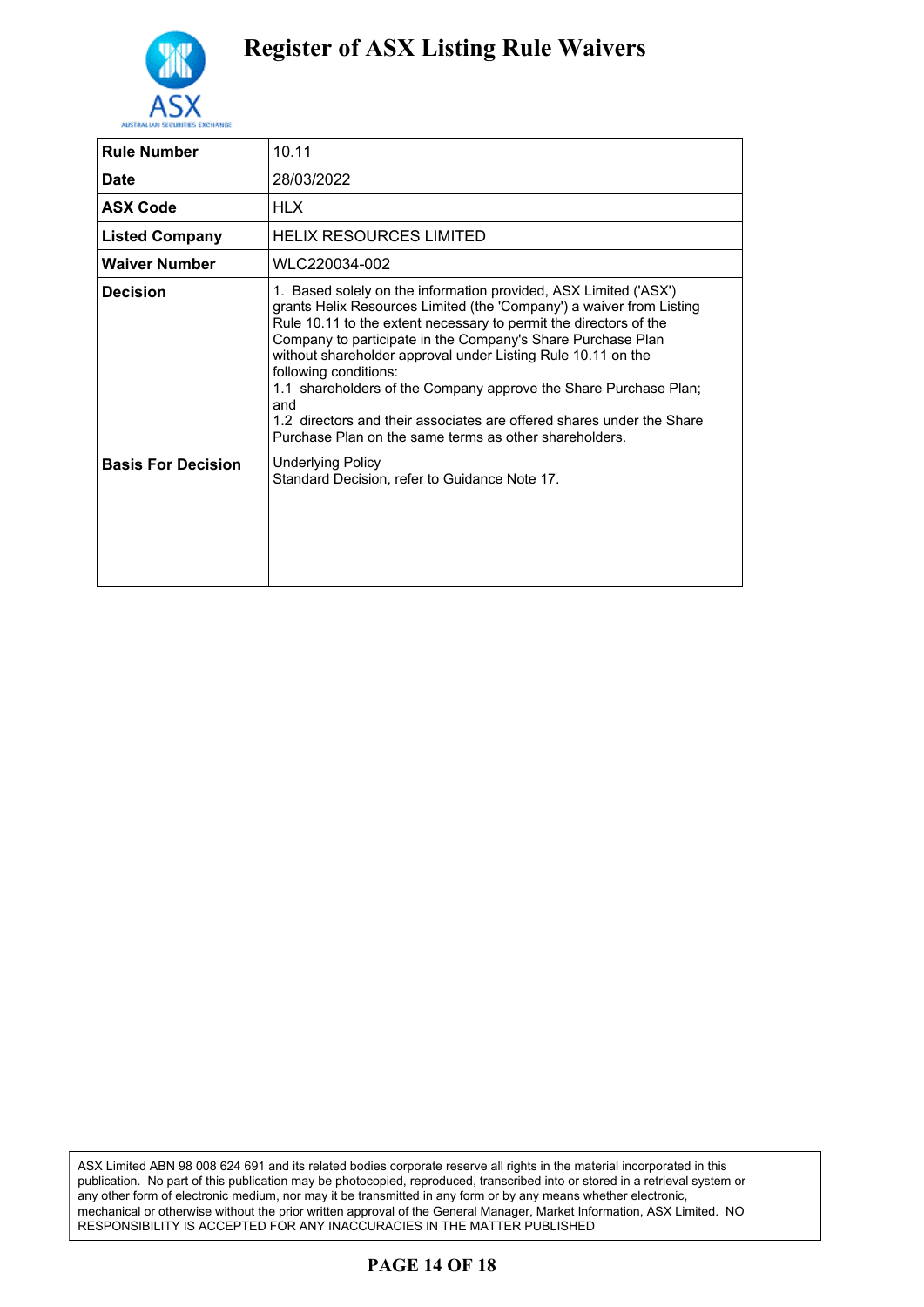

| <b>Rule Number</b>        | 10.13.5                                                                                                                                                                                                                                                                                                                                                                                                                                                                                                                                                                                                                                                                                                                                                                                                                                                                                                                                                                                                                                          |
|---------------------------|--------------------------------------------------------------------------------------------------------------------------------------------------------------------------------------------------------------------------------------------------------------------------------------------------------------------------------------------------------------------------------------------------------------------------------------------------------------------------------------------------------------------------------------------------------------------------------------------------------------------------------------------------------------------------------------------------------------------------------------------------------------------------------------------------------------------------------------------------------------------------------------------------------------------------------------------------------------------------------------------------------------------------------------------------|
| Date                      | 30/03/2022                                                                                                                                                                                                                                                                                                                                                                                                                                                                                                                                                                                                                                                                                                                                                                                                                                                                                                                                                                                                                                       |
| <b>ASX Code</b>           | CCJ                                                                                                                                                                                                                                                                                                                                                                                                                                                                                                                                                                                                                                                                                                                                                                                                                                                                                                                                                                                                                                              |
| <b>Listed Company</b>     | COUNTY INTERNATIONAL LIMITED                                                                                                                                                                                                                                                                                                                                                                                                                                                                                                                                                                                                                                                                                                                                                                                                                                                                                                                                                                                                                     |
| <b>Waiver Number</b>      | WLC220032-001                                                                                                                                                                                                                                                                                                                                                                                                                                                                                                                                                                                                                                                                                                                                                                                                                                                                                                                                                                                                                                    |
| <b>Decision</b>           | 1. Based solely on the information provided, ASX Limited ('ASX')<br>grants County International Limited (the 'Company') a waiver from<br>listing rule 10.13.5 to the extent necessary to permit the Company's<br>notice of meeting ('Notice') seeking shareholder approval for the issue<br>of 500,000 options exercisable at \$0.28 with an expiry date of four<br>years from their date of issue to be issued to Mr Rodney Ruston<br>('Incentive Options'), not to state that Incentive Options will be issued<br>no later than one month after the date of the meeting, on the following<br>conditions.<br>1.1 The Notice must state that the Incentive Options will be issued at<br>the same time as other securities to be issued under the prospectus<br>issued in connection with the capital raising accompanying the<br>proposed acquisition of Australis Aurium Pty Ltd, Cornfields Pty Ltd,<br>Sapphire Resources Pty Ltd, Lachlan Copper Pty Ltd and Polymet Pty<br>l td.<br>1.2 The terms of the waiver are included in the Notice. |
| <b>Basis For Decision</b> | <b>Underlying Policy</b><br>Standard Decision, refer to Guidance Note 17.                                                                                                                                                                                                                                                                                                                                                                                                                                                                                                                                                                                                                                                                                                                                                                                                                                                                                                                                                                        |

ASX Limited ABN 98 008 624 691 and its related bodies corporate reserve all rights in the material incorporated in this publication. No part of this publication may be photocopied, reproduced, transcribed into or stored in a retrieval system or any other form of electronic medium, nor may it be transmitted in any form or by any means whether electronic, mechanical or otherwise without the prior written approval of the General Manager, Market Information, ASX Limited. NO RESPONSIBILITY IS ACCEPTED FOR ANY INACCURACIES IN THE MATTER PUBLISHED

#### **PAGE 15 OF 18**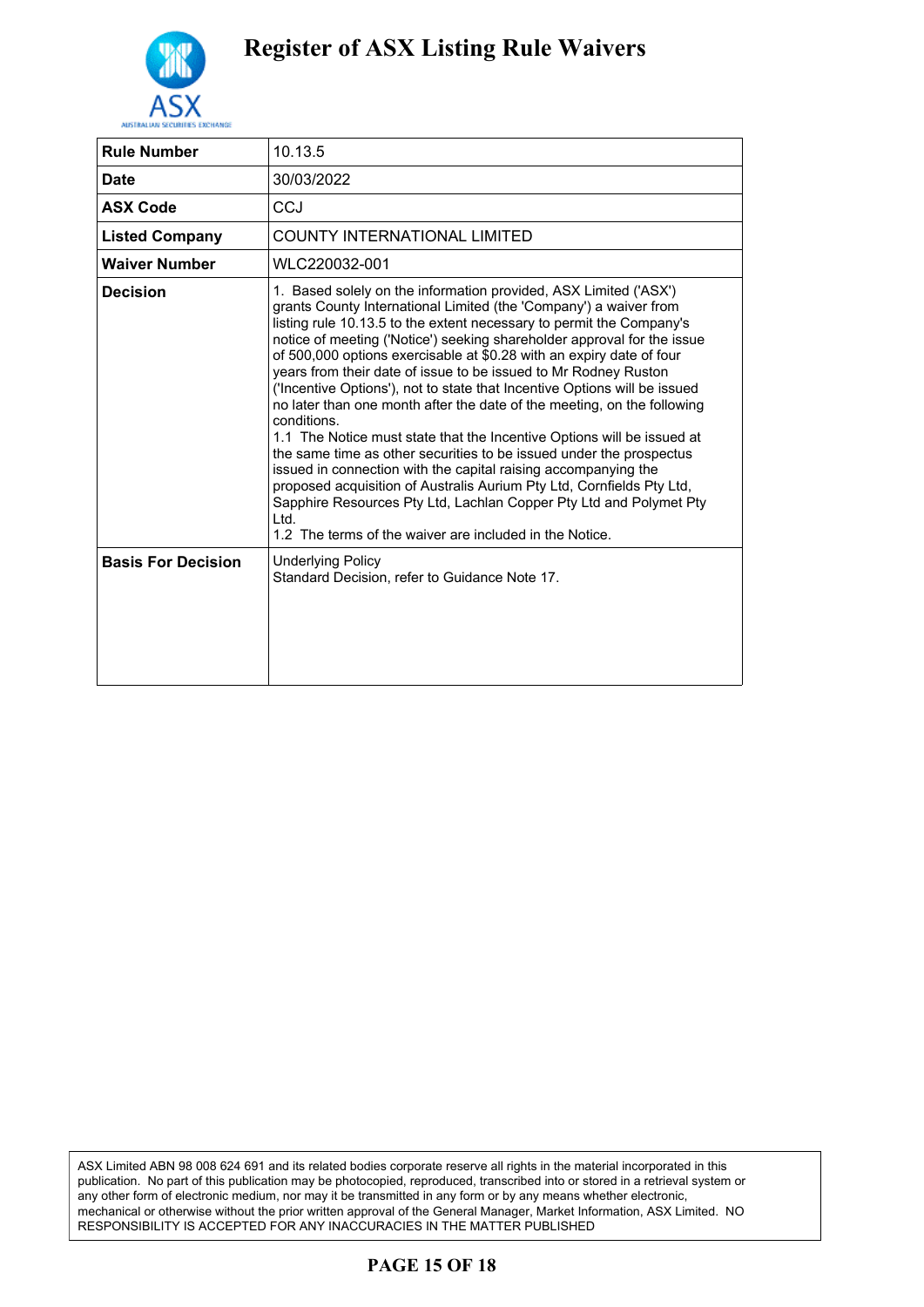

| <b>Rule Number</b>        | 10.13.5                                                                                                                                                                                                                                                                                                                                                                                                                                                                                                                                                                                                                                                                                                                                                                                                                                                                                                                                                                                                                                                                                                                                                                                                                                                        |
|---------------------------|----------------------------------------------------------------------------------------------------------------------------------------------------------------------------------------------------------------------------------------------------------------------------------------------------------------------------------------------------------------------------------------------------------------------------------------------------------------------------------------------------------------------------------------------------------------------------------------------------------------------------------------------------------------------------------------------------------------------------------------------------------------------------------------------------------------------------------------------------------------------------------------------------------------------------------------------------------------------------------------------------------------------------------------------------------------------------------------------------------------------------------------------------------------------------------------------------------------------------------------------------------------|
| <b>Date</b>               | 22/03/2022                                                                                                                                                                                                                                                                                                                                                                                                                                                                                                                                                                                                                                                                                                                                                                                                                                                                                                                                                                                                                                                                                                                                                                                                                                                     |
| <b>ASX Code</b>           | <b>PNL</b>                                                                                                                                                                                                                                                                                                                                                                                                                                                                                                                                                                                                                                                                                                                                                                                                                                                                                                                                                                                                                                                                                                                                                                                                                                                     |
| <b>Listed Company</b>     | <b>PARINGA RESOURCES LIMITED</b>                                                                                                                                                                                                                                                                                                                                                                                                                                                                                                                                                                                                                                                                                                                                                                                                                                                                                                                                                                                                                                                                                                                                                                                                                               |
| <b>Waiver Number</b>      | WLC220037-001                                                                                                                                                                                                                                                                                                                                                                                                                                                                                                                                                                                                                                                                                                                                                                                                                                                                                                                                                                                                                                                                                                                                                                                                                                                  |
| <b>Decision</b>           | 1. Based solely on the information provided, ASX Limited ('ASX')<br>grants Paringa Resources Limited (the 'Company') a waiver from<br>listing rule 10.13.5 to the extent necessary to permit the Company's<br>notice of annual general meeting (the 'Notice') to approve the issue of<br>up to 3,000,000 placement shares ('Director Shares') and 999,999<br>options with an exercise price of \$0.07 expiring 5 years after the date<br>of issue ('Director Options') to Mr Mark Pearce, Mr Gregory Swan and<br>Mr Ryan de Franck ('Directors') not to state that the Director Shares<br>and Director Options will be issued no later than one month after the<br>date of the annual general meeting (the 'AGM'), and subject to the<br>following conditions:<br>1. the Notice states that the Director Shares and Director Options will<br>be issued to the Directors no later than 3 months after the date of the<br>meeting; and<br>2. the terms of the waiver are clearly disclosed in the Notice and in<br>the prospectus.                                                                                                                                                                                                                               |
| <b>Basis For Decision</b> | <b>Underlying Policy</b><br>Listing Rule 10.11 protects a listed entity's security holders by<br>preventing a related party from obtaining shares on advantageous<br>terms and increasing the related party's holdings proportionate to<br>other holdings. Unless one of the exceptions under Listing Rule 10.12<br>applies, a listed entity must seek shareholder approval before it can<br>issue shares to a related party. Listing Rule 10.13 sets out the<br>information required to be included in the notice of meeting seeking<br>approval for the issue of the securities to a related party. In particular,<br>Listing Rule 10.13.5 requires the date by which the entity will issue<br>the securities and this date must be no later than 1 month after the<br>date of the meeting. This rule ensures that an issue of securities to a<br>related party that has been approved by security holders is made<br>within a reasonable timeframe following the approval, so that it is less<br>likely that the circumstances in which the issue is made will have<br>changed materially from those prevailing at the time the approval was<br>given.                                                                                                      |
|                           | <b>Present Application</b><br>The Company's securities were suspended from official quotation on<br>27 December 2019. The Company intends to undertake a capital<br>raising through a placement of 40 million shares ('Placement Shares')<br>and 13,333,333 options ('Placement Options') to sophisticated and<br>professional investors ('Capital Raising') to recapitalise the Company<br>and facilitate its shares being reinstated to trading on ASX. The<br>Company will seek shareholder approval to issue the Director Shares<br>and Director Options to the Directors for the purpose of Listing Rule<br>10.11. ASX has granted waivers from Listing Rule 10.13.5 in the past,<br>and where the circumstances did not fall within the domain of a<br>standard waiver as stipulated in Guidance Note 17, the waiver was<br>granted on the basis that the reason for the delay was compelling.<br>The Director Shares and Director Options are to be issued to the<br>Directors at the same time as the Placement Shares and Placement<br>Options being issued to other investors, being no later than three<br>months after the date of the Meeting. The waiver is granted on<br>condition that the Options are issued no later than 3 months after the |

### **PAGE 16 OF 18**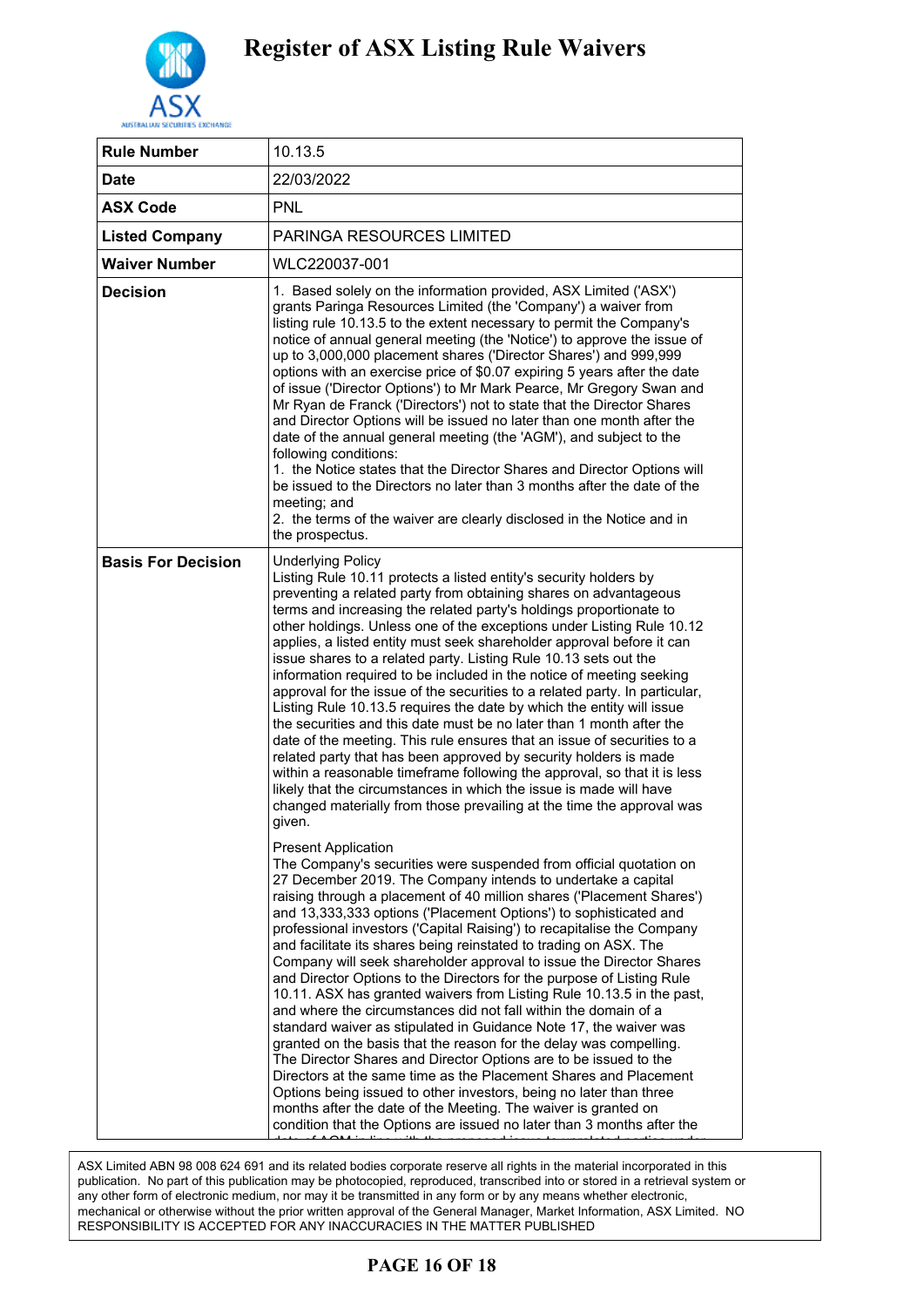#### **Register of ASX Listing Rule Waivers** gister of ASY Listing Rule Waivers Share of their Enging rand warvers

date of AGM in line with the proposed issue to unrelated parties under the prospectus and subject to clear disclosure of the terms of the waiver in the AGM notice.

ASX Limited ABN 98 008 624 691 and its related bodies corporate reserve all rights in the material incorporated in this publication. No part of this publication may be photocopied, reproduced, transcribed into or stored in a retrieval system or any other form of electronic medium, nor may it be transmitted in any form or by any means whether electronic, mechanical or otherwise without the prior written approval of the General Manager, Market Information, ASX Limited. NO RESPONSIBILITY IS ACCEPTED FOR ANY INACCURACIES IN THE MATTER PUBLISHED

#### **PAGE 17 OF 18**